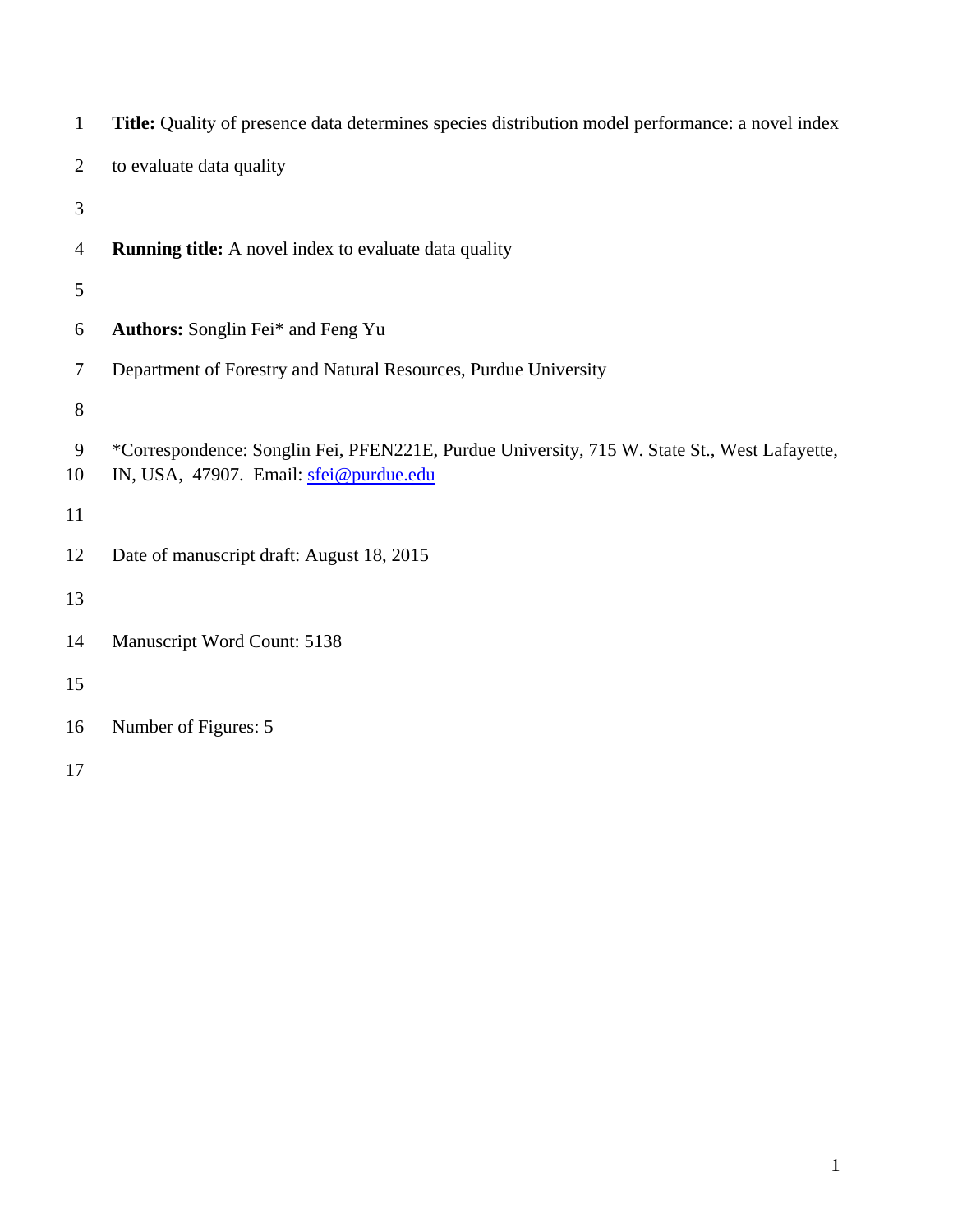18 **ABSTRACT** 

19 **Context** Species distribution models (SDMs) are widely used to estimate species' potential 20 distribution at landscape to regional scales. However, the quality of occurrence data is often 21 compromised by sampling bias. The negligence of data quality assessment could raise serious 22 concerns on model accuracy.

23 **Objectives.** We propose a model-independent composite measure - representativeness and 24 completeness (RAC) index - to evaluate the quality of species occurrence data. We demonstrate 25 (1) the impact of spatial data quality as measured by RAC on model performance and (2) the 26 feasibility of applying RAC in actual modeling process.

27 **Methods.** By using a set of computational experiments on a virtual species, we calculated 28 RAC values for a set of occurrence data (35 runs x 50 datasets x 5 series) representing different 29 degrees of sampling biases. We evaluated model performance (reliability and accuracy) using 30 three different model algorithms; and we associated model performance with RAC values. Two 31 case studies were also conducted to demonstrate the association between RAC and model 32 performance.

33 **Results.** Model reliability stabilizes when RAC reaches a threshold of 0.4. Model 34 accuracy also stabilizes when RAC reaches 0.4 or 0.5 for models with or without complete 35 predictors, respectively. Model performance is more sensitive (i.e., has larger variability) to data 36 completeness than representativeness. Our case studies further demonstrated that RAC value is 37 closely related to model performance.

38 **Conclusions.** Performance of SDMs is closely related to the quality of species occurrence data, 39 which can be measured by our model-independent composite index - RAC. We recommend a 40 minimum RAC value of 0.4 for reliable and accurate SDM predictions. To improve prediction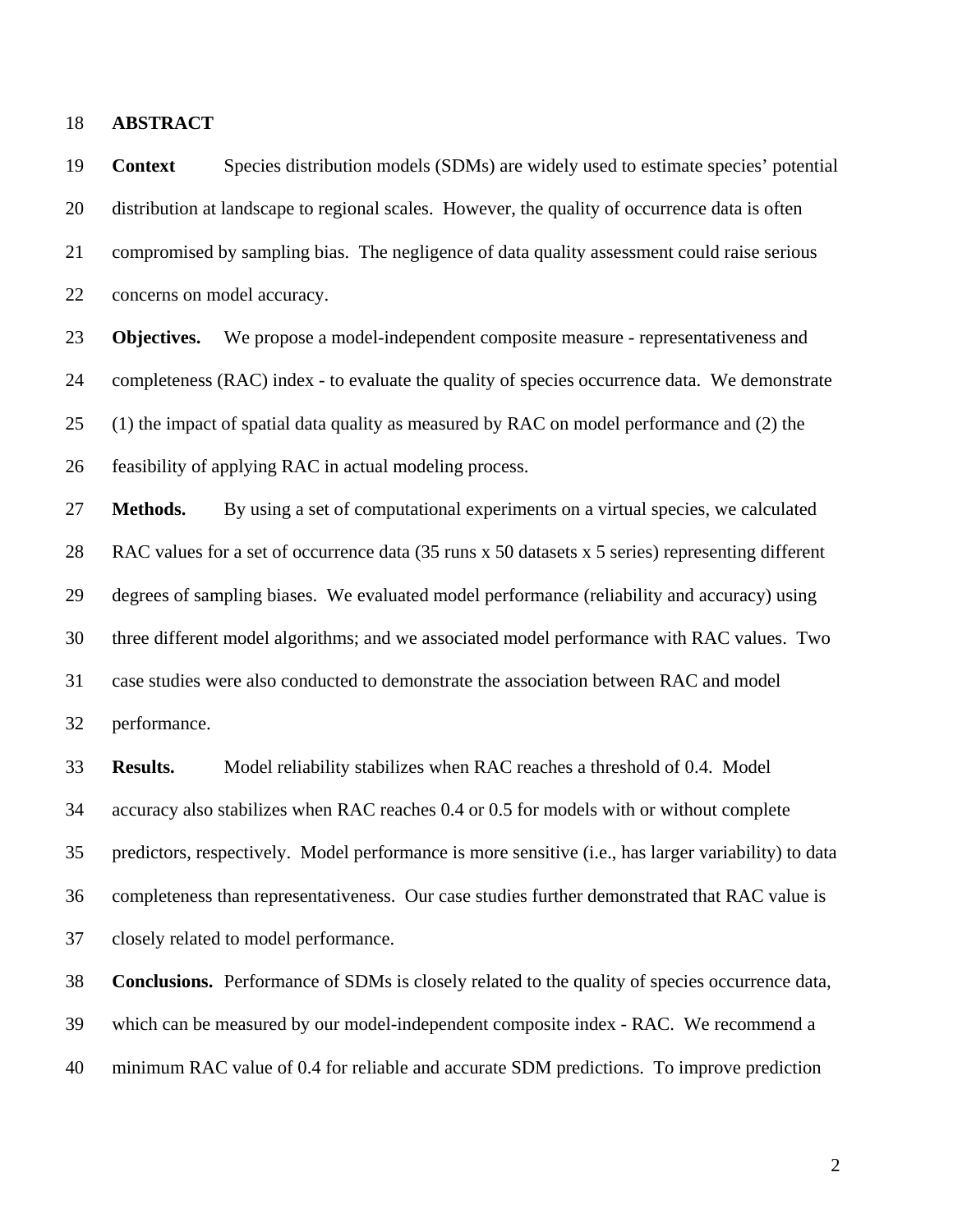- 41 accuracy, sampling with multiple centers in a systematic fashion across the environmental space
- 42 is desired.
- 
- **Keywords** Species distribution modeling, data quality, representativeness, completeness
-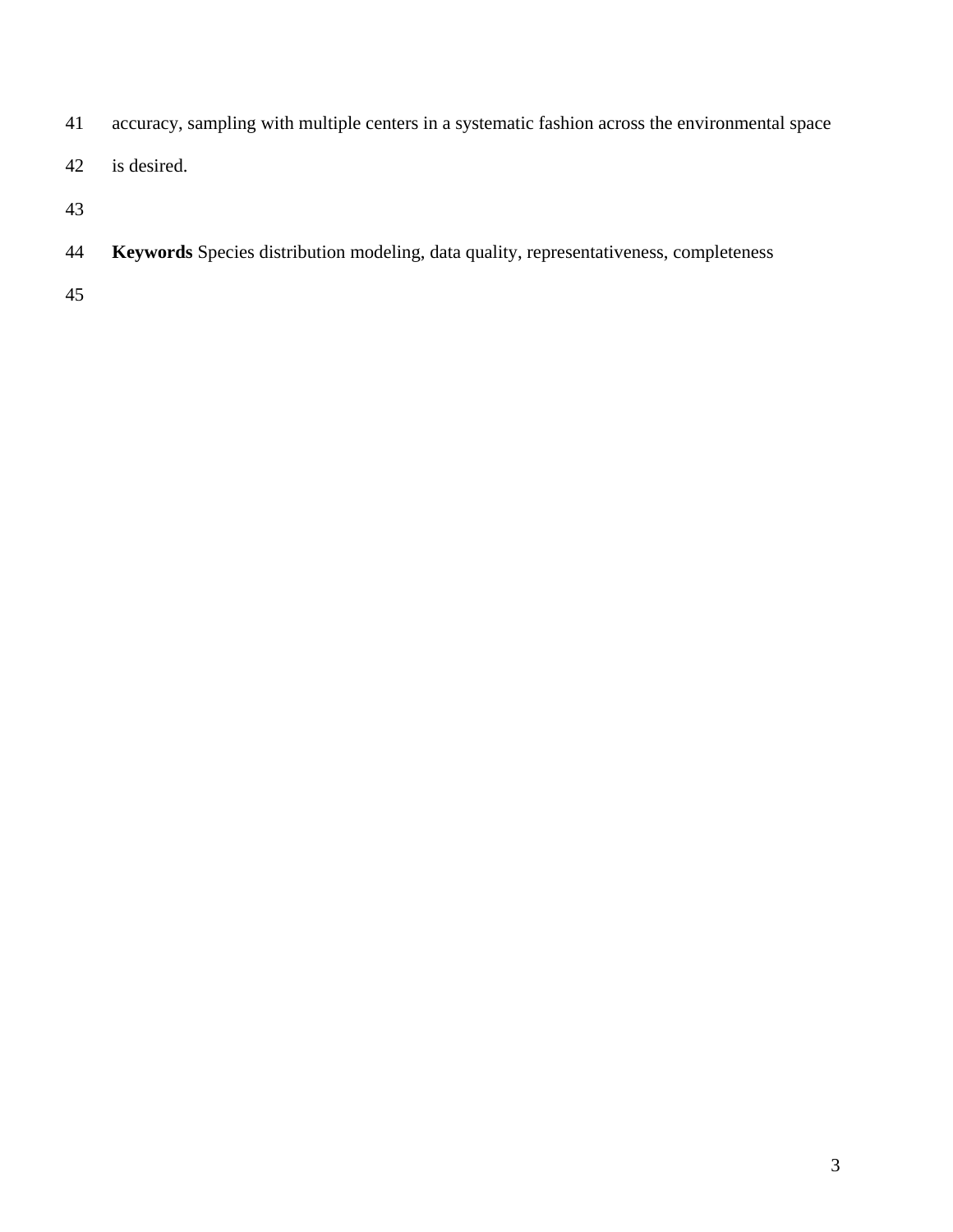### 46 **INTRODUCTION**

47 Species distribution models (SDMs) estimate the relationship between species occurrence or 48 abundance with the corresponding environmental conditions using a set of statistical methods 49 (Elith and Leathwick 2009). Due to the wide availability of species occurrence data and efficient 50 modeling tools, SDMs have received increasing attention from forecasting risk of biological 51 invasions and impacts of climate change to spatial conservation planning and historical 52 biogeography, with thousands of papers being published annually (Franklin 2013). The products 53 of SDMs, usually the predicted distribution maps or habitat suitability maps at landscape to 54 regional-scales, often serve as the foundation and possibly the only reliable information for 55 conservation planning, risk assessment, or resource management implementations (Franklin 56 2009).

57

58 However, the quality of species distribution data is often compromised by sampling bias in terms 59 of spatial distribution, especially for presence-only data. For example, sampling intensity may 60 not be consistent across regions. Some regions are under-sampled due to poor site accessibility 61 or incomprehensive survey plan, while other regions are over-sampled (Peterson and Holt 2003; 62 Phillips et al. 2006). In addition, sometime only part of the presence data was used in the 63 modeling process. Therefore, the accuracy and reliability of SDMs are likely compromised by 64 incomplete or biased survey data.

65

66 Paradoxically, the lack of comprehensive observations is probably the most important reason for 67 using SDMs to extend the data availability for conservation planning and resource management 68 purposes, predicting species distributions in the remote areas that field surveys are not able to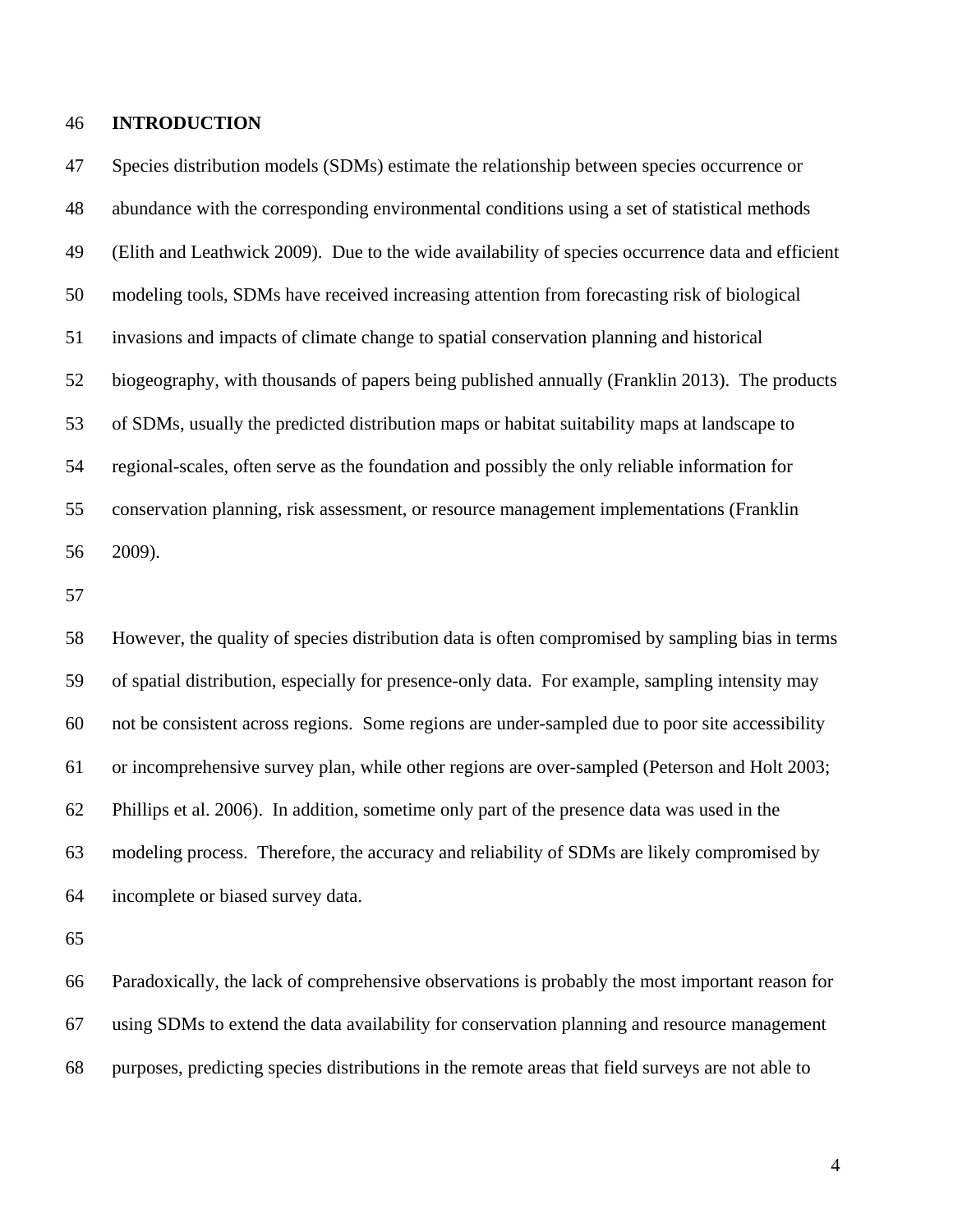69 cover. To improve the performance of SDMs based on 'imperfect' species distribution data, a 70 set of methodological approaches have been advanced in the recent years, such as sampling bias 71 correction (Kramer-Schadt et al. 2013), data quality discrimination (Hortal et al. 2001), 72 appropriate predictor selection and model parameterization (Elith and Leathwick 2009; Merow et 73 al. 2013), and consensus forecasting (Araújo and New 2007). However, inherent limitations of 74 the sampling data cannot be fully corrected only through these approaches (Merow et al. 2013; 75 Phillips and Elith 2013).

76

77 This raises an important question addressed in this paper: can we estimate model performance, 78 both in reliability and accuracy, based on the quality of species occurrence data prior to the 79 application of SDMs? Among many components of SDMs, species occurrence data are the 80 foundation for the prediction of species occurrence probability or habitat suitability. Therefore, 81 the quality of the occurrence data can be a decisive contributor for the performance of SDMs. 82 Currently, limited systematic frameworks have been suggested to evaluate the quality of species 83 distribution data used for SDMs (but see Hortal and Lobo 2005; Lobo and Martín-Piera 2002; 84 Luoto et al. 2005; Reese et al. 2005), and no quantitative tool is available to evaluate the quality 85 of species distribution data.

86

87 The key questions in evaluating the quality of occurrence data are: what are the most important 88 factors that influence the quality of species distribution data, and how can the quality of species 89 distribution data be quantitatively assessed? Fortunately, all existing SDMs share one important 90 characteristic -- they are essentially all statistical models (Austin 2007; Elith et al. 2006). These 91 statistical models require two underlying assumptions to comply with the basis of ecological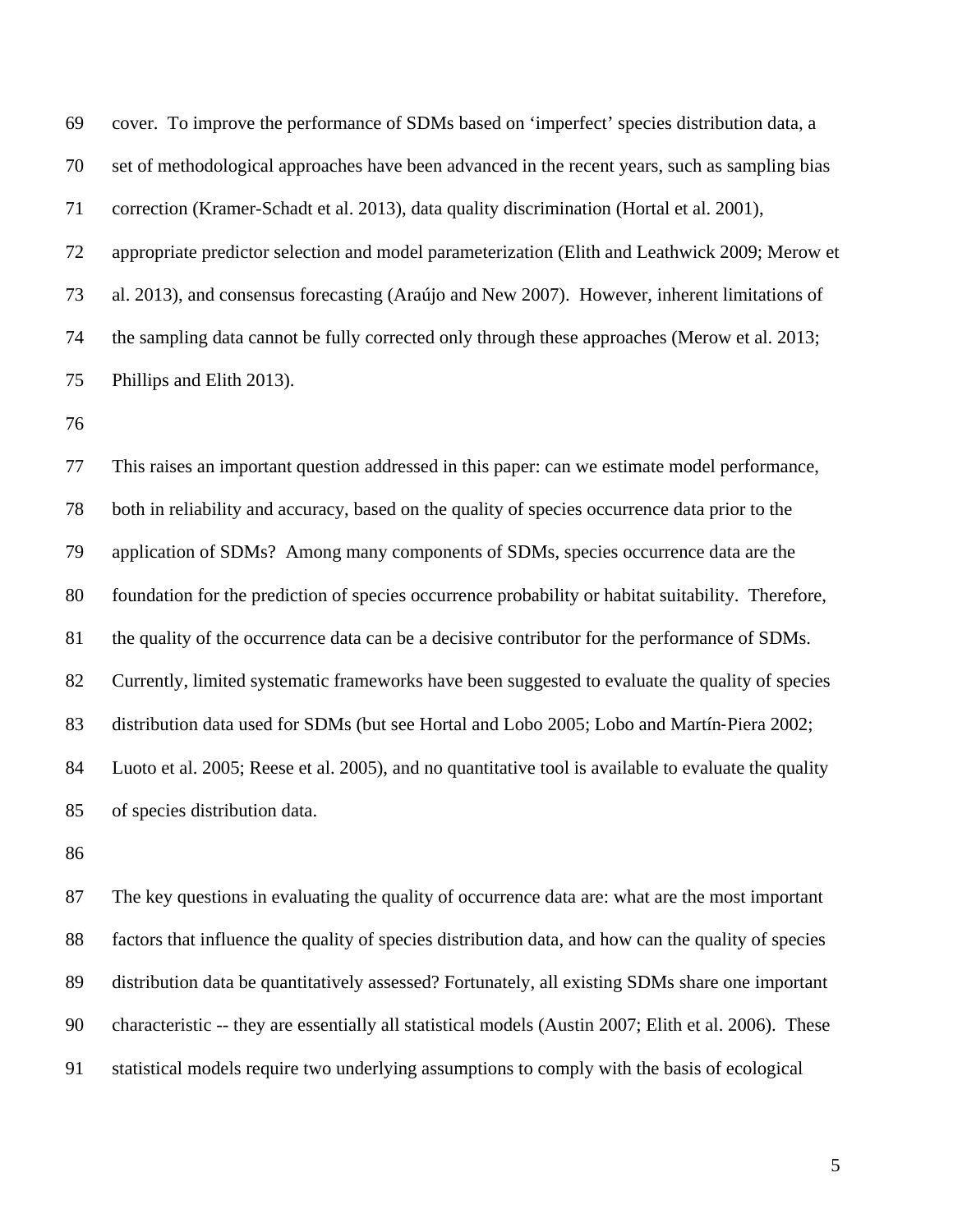92 niche theory: (1) the sampling occurrence should be representative of the extent of the ecological 93 niche in the environmental space (whether it is in a fundamental or realized niche depends on the 94 model method) and (2) the sampling occurrence should be at equilibrium, covering the entire 95 extent of the ecological niche in the environmental space (Araújo and Pearson 2005; Guisan and 96 Thuiller 2005). Representativeness is defined as the sampling data being randomly distributed 97 throughout the ecological niche; while equilibrium is defined as the occurrence data 98 comprehensively covering the entire niche and being absent in the locations outside of the niche, 99 which we refer to as completeness (Araújo and Pearson 2005; Guisan and Thuiller 2005; 100 Václavík and Meentemeyer 2012). Although the two assumptions are rarely satisfied in actual 101 survey data (Acevedo et al. 2012), they can be used to quantify the quality of species distribution 102 data, especially presence-only data. More specifically, we can calculate the degree of 103 representativeness and completeness of the data in the environmental space of known niche or 104 observed occurrence range.

105

106 In this study, we proposed a novel quantitative measure, representativeness and completeness 107 (RAC) index, to assess SDMs' predictive reliability and accuracy based on the two assumptions 108 mentioned above by focusing only on the characteristics of species occurrence data. The 109 application of RAC will allow modelers to determine the quality of occurrence data and the 110 confidence of modeling results independent of SDMs. We studied the relationship between the 111 sampling pattern of occurrence data in the environmental space (constructed by bioclimatic 112 variables) and model performance. Our hypothesis is that the quality of occurrence data, as 113 measured by our RAC index, is positively related to model performance. By focusing on the 114 occurrence data, modelers can discern a very basic but essential assessment of the 'usefulness' of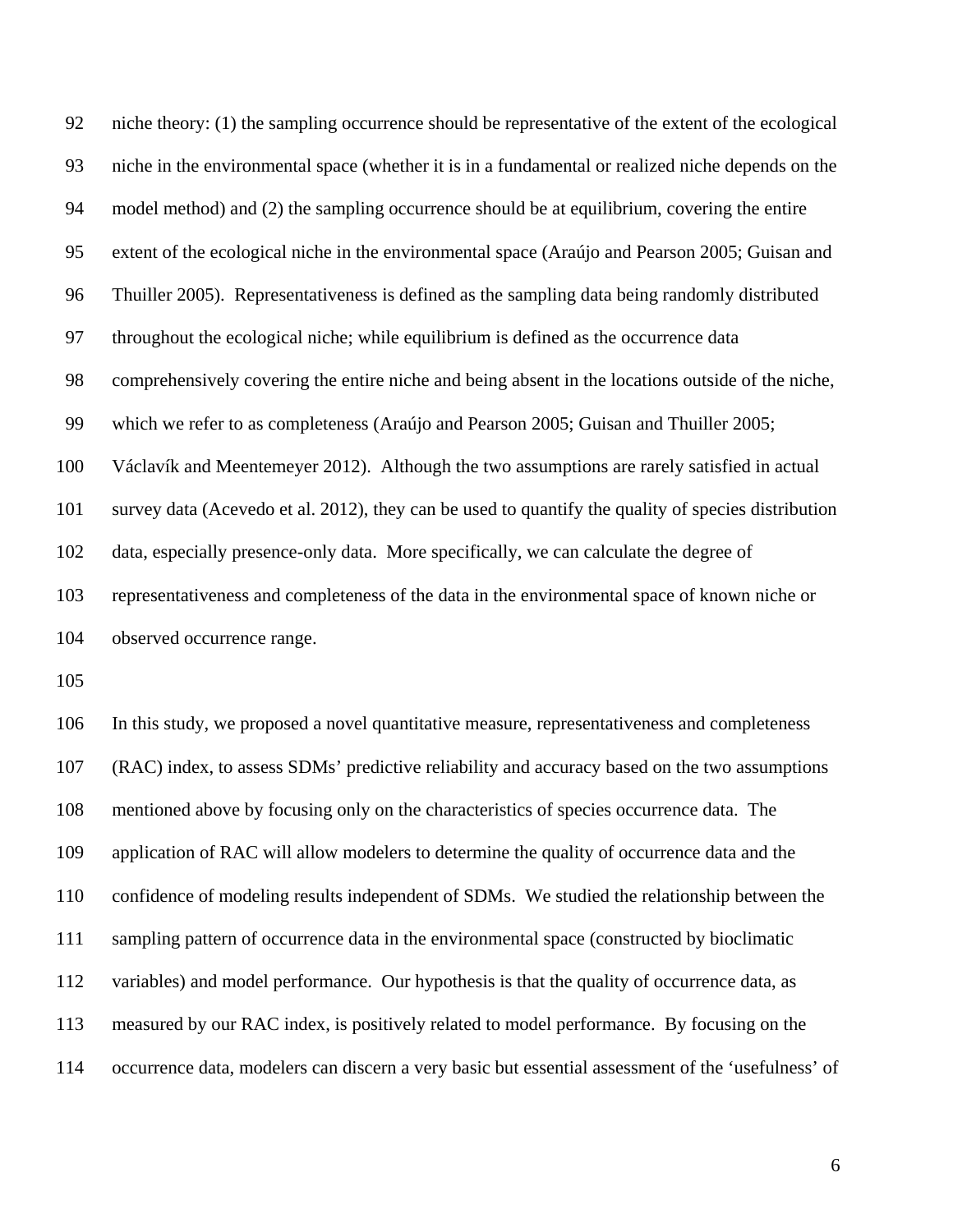115 their data and the expected accuracy and reliability. We expect this study will greatly benefit the 116 research and practices of the macrosystem ecology, biogeography, and conservation community 117 by avoiding seriously biased or incorrect model outputs that are based on species distribution 118 data of unsatisfactory quality.

119

#### 120 **METHODS**

121 We examined the influence of occurrence data quality on model performance by using a virtual 122 species living in a scaled environmental space with the following major steps. First, we created a 123 gradient of occurrence patterns representing different degrees of sampling biases, and measured 124 the corresponding data quality with RAC. Second, we evaluated model performance (reliability 125 and accuracy) for three different model algorithms using the 'binned' evaluation method for each 126 datasets. Third, the relationship between data quality and model performance was analyzed and 127 critical thresholds of RAC were identified where the model performance was significantly 128 improved and stabilized.

129

# 130 **Virtual species in a scaled environmental space**

131 We created a virtual species living in a scaled environmental space. Two environmental 132 variables (predictors): temperature (*T*) and precipitation (*P*), both scaled with a range of 0 to 1, 133 were used to create the environmental space (akin to Phillips and Elith 2010). The extent of this 134 environmental space includes all existing environmental conditions that occurred in all known or 135 observed areas, which is equivalent to the 'biotope' according to the classic niche concept of 136 Hutchinson (Franklin 2009). We assumed that the true probability of presence of this virtual 137 species is defined as  $p_T = (T+P)/2$  in this environmental space. The utilization of this scaled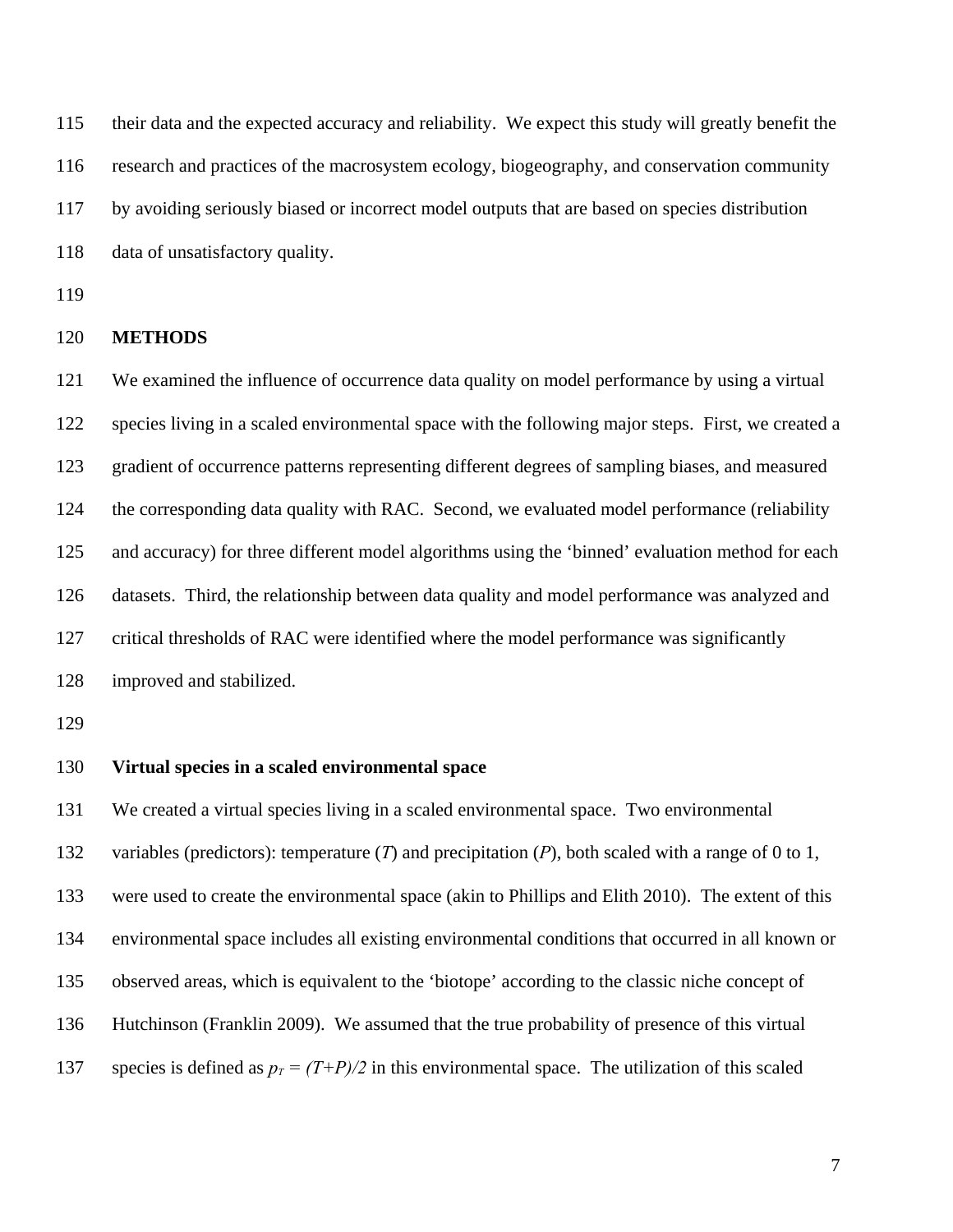138 environmental space allows our findings to be applicable to both generalist and specialist species 139 since the niche studied here is in a relative scale (0 to 1) regardless of its actual niche width. 140

141 **Point pattern gradients** 

142 We designed five data series to represent possible spatial distribution patterns of sample 143 locations. To clarify, the simulated point patterns in the following procedure are not the 144 representations of the underlying species distribution, which could have different patterns (e.g., 145 clustered, random, etc.) that are often species or taxonomic groups specific; rather, the simulated 146 patterns are the representations of possible sampling results due to different degree of sampling 147 biases.

148

149 Each of the five data series has 50 unique point patterns that evolve gradually from highly 150 clustered to completely random following the method by Ong et al. (2012) (**Figure 1**). In order 151 to obtain a continuous and gradual transition, each point pattern was created by combining point 152 samples from a random distribution in one or several grid squares (Z1) and the complimentary 153 subareas (Z2, which is the total area minus Z1) of the environmental space (Ong et al. 2012). 154 Because sample size could be an important factor influencing model performance where small 155 sample size (n<30) cannot produce consistent predictions (Wisz et al. 2008), we used a total of 156 1,000 points to generate each point pattern to ensure sample size will not impact our analysis. 157 Z1 contains 990 point locations and Z2 contains 10 point locations (see **Appendix 1** for detailed 158 procedure for point pattern generation). We used the 'Create Random Points' tool in ArcMap 159 (ESRI, Redlands, CA, USA) to generate the random point patterns in Z1 and Z2 with a Poisson 160 distribution.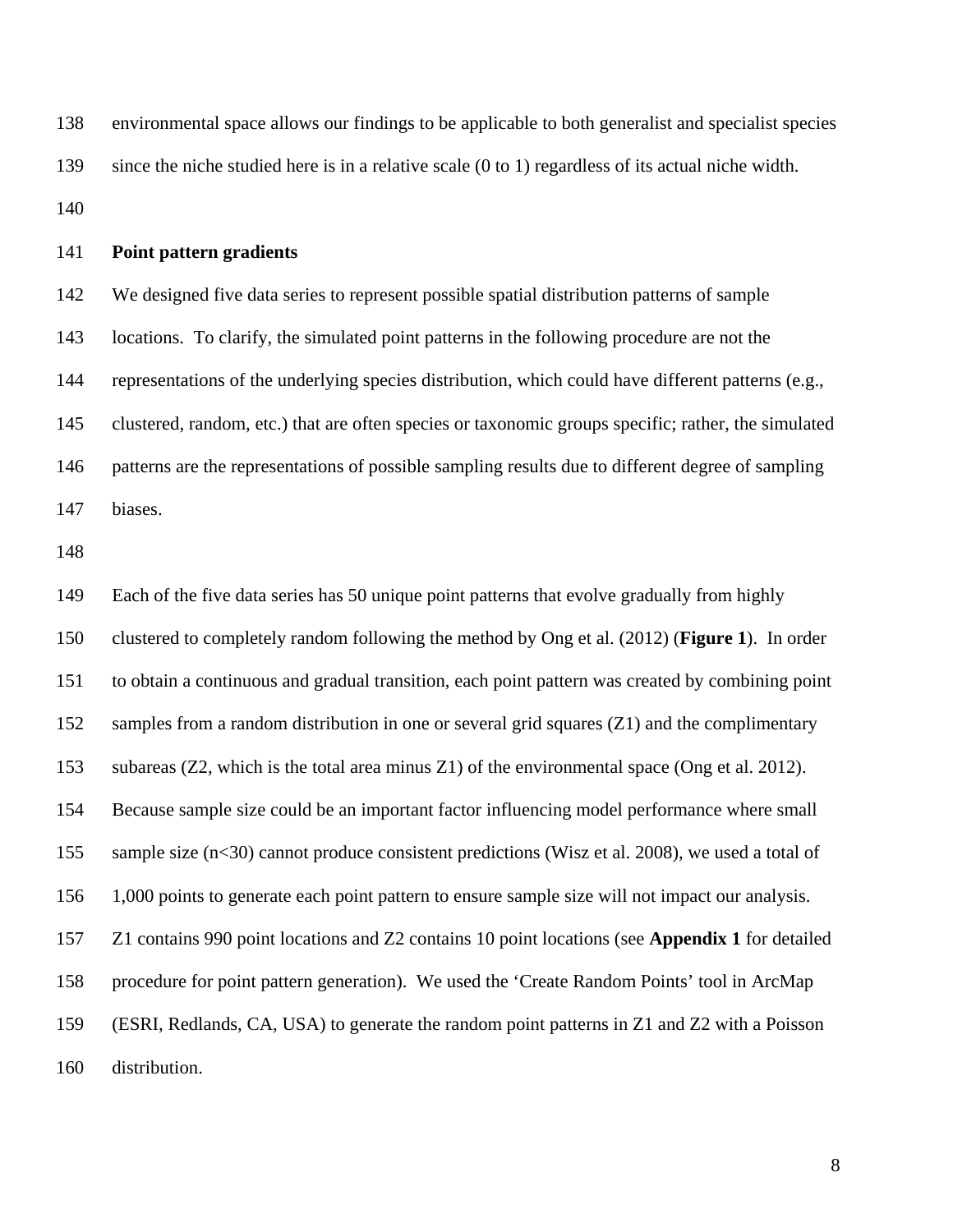161 Although each dataset was generated through combining random points from Z1 and Z2, our 162 preliminary analysis indicated that it did not completely eliminate the possibility of regional 163 pattern bias in the environmental space (e.g., highly clustered in one subarea of Z1). Therefore, 164 to reduce the possible spatial bias due to random chances, we ran 7 iterations to generate 165 different sets of random points (i.e., each iteration generates different point patterns representing 166 locations of presence/pseudo-absence of the virtual species for each of the 50 datasets in each 167 series). 'Presence' or 'absence' of each point was determined via Bernoulli trials (0 and 1) based 168 on the occurrence probability (PT) at a given location. Note that the term 'absence' was not 169 intended to represent the locations where the environmental conditions were not suitable for this 170 virtual species; rather, it was used to simulate modeling procedure that based only on presence 171 data (Franklin 2009; Phillips et al. 2009).

172

173 To simulate the presence/absence at a given point due to random chances (i.e., presence of a 174 given species may not be observed at a given location during one sampling effort due to random 175 effects), we ran 5 replications (5 sets of Bernoulli trials) to assign presence/absence values for 176 each of the 7 iterations. Therefore, each of the 50 datasets in each series has a total of 35 runs of 177 occurrence patterns, allowing sufficient statistical power given our computational capacity (5 178 series x 50 datasets/series x 7 iterations/dataset x 5 runs/iteration = 8,750 runs). Data analyses 179 were conducted on each of the 8,750 runs.

180

## 181 **Measurement of species distribution data quality**

182 We created a composite measure - RAC (representativeness and completeness) index - to

183 quantify the quality of species distribution data. RAC includes the calculation of nearest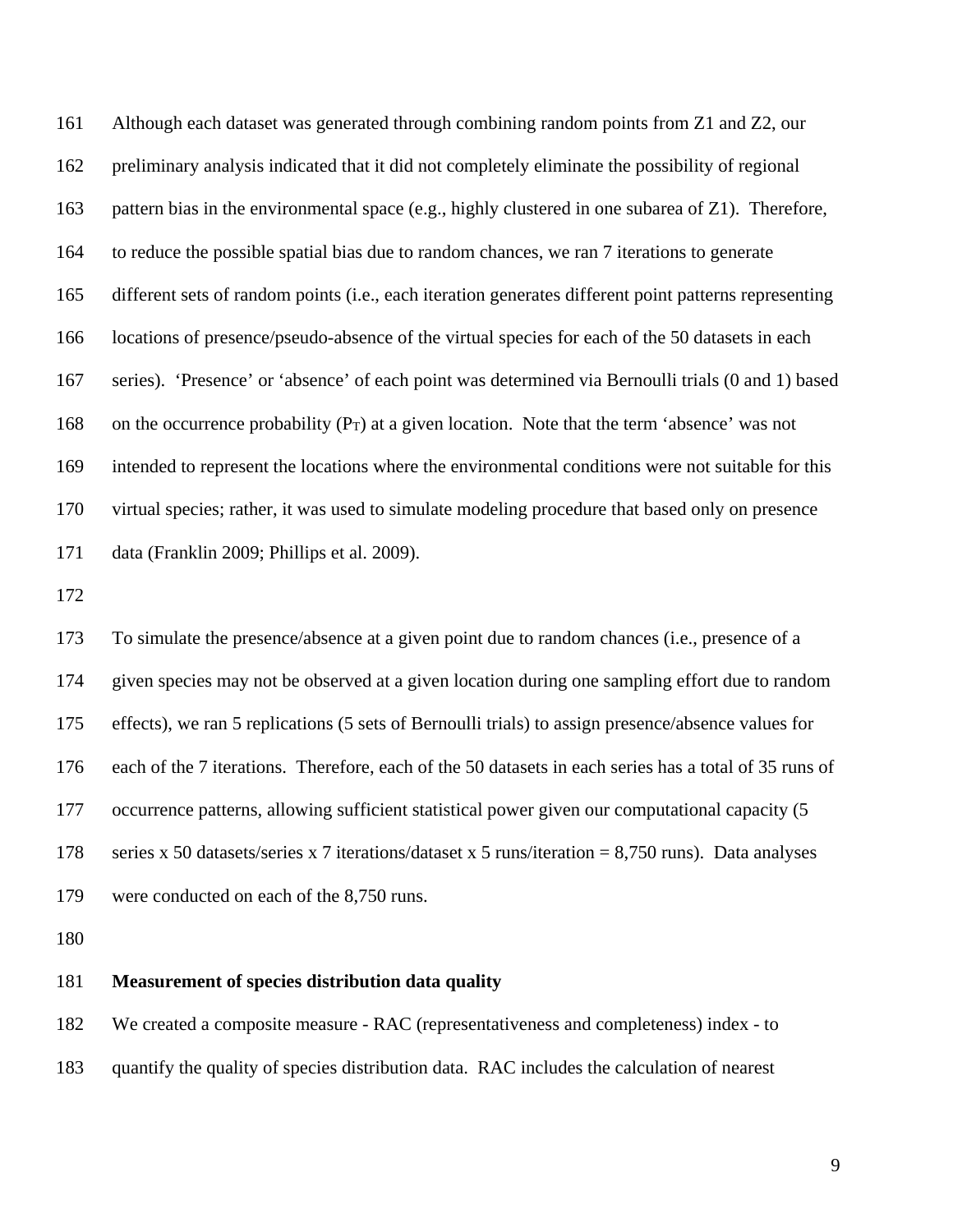184 neighbor statistics (a measure of representativeness) and completeness ratio (a measure of 185 completeness). The completeness ratio is the degree of coverage of the observed species 186 occurrence in the corresponding environmental space of its known or observed niche. For a two-187 dimensional environmental space, the completeness ratio (*Ω*) can be calculated by multiplication 188 of the completeness of each dimension as follows:

$$
\Omega = \prod_{i}^{2} \frac{C_i}{N_i}
$$

190 where  $C_i$  is the observed occurrence range of the environmental variable *i*, and  $N_i$  is the

191 corresponding known or observed niche described by the environmental variable *i*. The range of

192  $\Omega$  varies from 0 to 1, which reflects the degree of completeness (Kadmon et al. 2003).

193

194 We used nearest neighbor statistic (*R*) to measure representativeness based only on occurrence 195 localities (presence points). The core concept of nearest neighbor analysis is to calculate the 196 mean Euclidean distances between each paired nearest neighbors, and then compare the result 197 with the expected or theoretical situation. According to Clark and Evans (1954), the mean of 198 observed distance *Do* can be calculated as:

$$
D_o = \frac{\sum_{i=1}^{n} r_i}{N}
$$

200 where *ri* is the distance for the *i*th point to its paired nearest neighbor and *N* is the total number of 201 points in the environmental space. The expected mean nearest neighbor distance  $D_e$  in a uniform 202 random distribution can be calculated as:

$$
D_e = \frac{1}{2} \sqrt{\frac{A}{n}}
$$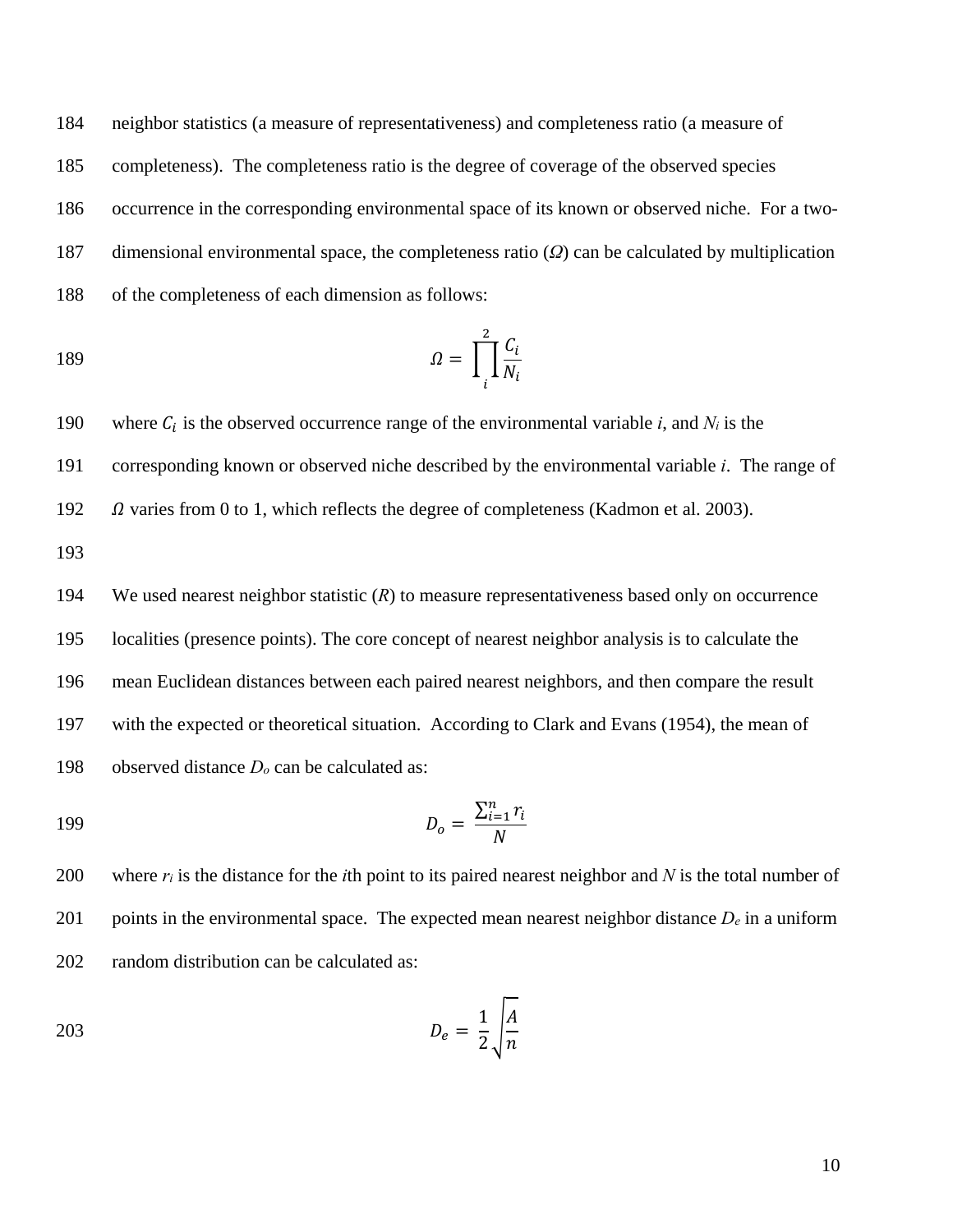204 where *A* is the total area of the environmental space in the known or observed niche and *n* is the 205 number of points. The reason we used uniform random distribution to calculate  $D_e$  is that the 206 critical assumption required for presence-only data based SDMs is the random sampling of space 207 for accumulating presence only observations (Royle et al. 2012). Nearest neighbor statistic (*R*) is 208 the ratio of observed  $(D_0)$  to expected  $(D_e)$  mean nearest neighbor distance  $(R = D_0/D_e)$ . *R* 209 approaches to 0 if the point pattern is completely clustered, and *R* approaches to 1 if the point 210 pattern is uniform random (Clark and Evans 1954, see **Appendix 2** for examples). Our 211 composite measure (*RAC*) of the spatial pattern of the species distributions localities was defined 212 as the product of completeness  $(\Omega)$  and the nearest neighbor statistic  $(R)$ , 213  $RAC = R \times \Omega$ 214 RAC varies from 0 (total deviation from completeness and representativeness) to 1 (perfect 215 completeness and representativeness). 216 217 **Simulation of SDMs**  218 We designed three model algorithms to simulate different possible scenarios of actual modeling 219 methods in terms of the selection of environmental variables akin to Phillips and Elith (2010). 220 Model 1,  $p_1 = 0.25 + 0.5 \times T$ , estimates the probability of species occurrence only based on 221 temperature. In practice, this could result from some of the essential predictors controlling the 222 species distribution not being correctly identified or some predictors being mistakenly excluded 223 due to a certain SDM method (Phillips and Elith 2010). Model 2,  $p_2 = 0.25 \times (T + P) +$ 224  $0.125 \times (T + P)^2$ , estimates the probability of presence from both of the variables (T and P) as a 225 comprehensive suite of the possible combinations of the environmental variables including

226 interaction terms. Model 3,  $p_3 = (T+P)/2$ , is the 'true' probability of presence of the species.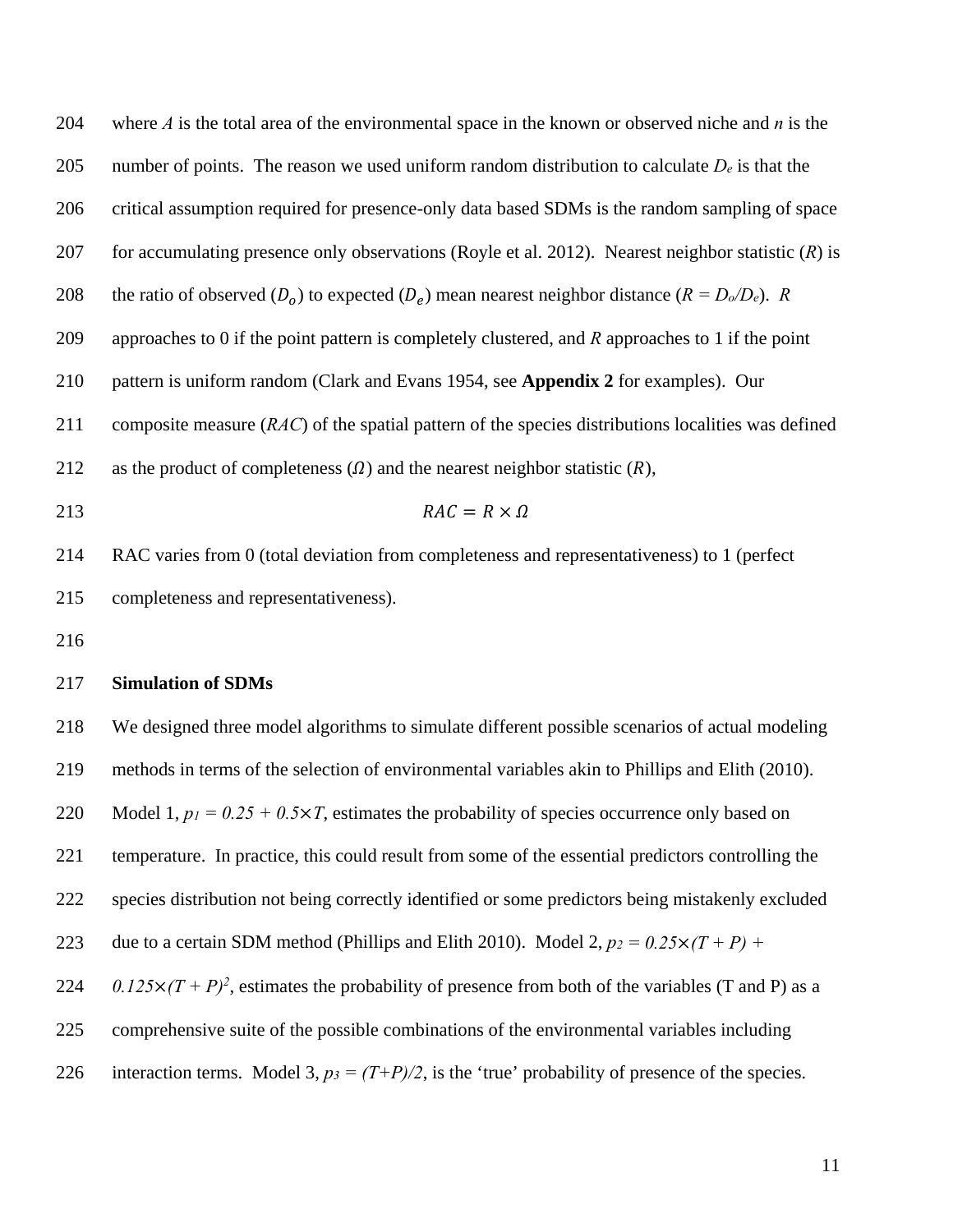227 **Model evaluation** 

228 Model performance is generally described as predictive accuracy, which has two components: 229 discrimination and calibration (Vaughan and Ormerod 2005). Discrimination is the ability of the 230 model to correctly distinguish occupied from unoccupied sites, whereas calibration measures the 231 agreement between predicted probabilities of occurrence and observed proportions of sites 232 occupied (Pearce and Ferrier 2000). In this study, we focused only on calibration - the numerical 233 accuracy of prediction (Phillips and Elith 2010; Vaughan and Ormerod 2005). Discrimination 234 was not calculated because there is no true absence in our environmental space. 235 236 Calibration can be examined graphically via a 'binned' method (Pearce and Ferrier 2000; 237 Vaughan and Ormerod 2005) by plotting the median values of predicted probabilities in each of 238 the predefined predicted probability intervals against the fraction of the actual observed localities 239 (marked as 'presence') vs. the total localities within each of these probability intervals (see 240 example in Appendix 3). The overall calibration across all the predicted probability intervals, 241 which indicates the general model performance, can be obtained from the slops of a linear 242 regression line of these plots. In general, slope  $= 1$  indicates good model calibration, slope  $> 1$ 243 indicates underestimation, and slope <1 indicates overestimation (Vaughan and Ormerod 2005). 244 In this study, we divided the predicted probability into 10 intervals and plotted the median in 245 each interval against the fraction of the actual observed localities. 246

# 247 **Association between model performance and data quality**

248 To analyze the association between model performance and RAC, we plotted the mean and

249 standard error of the slopes from the linear regression of the binned method against the mean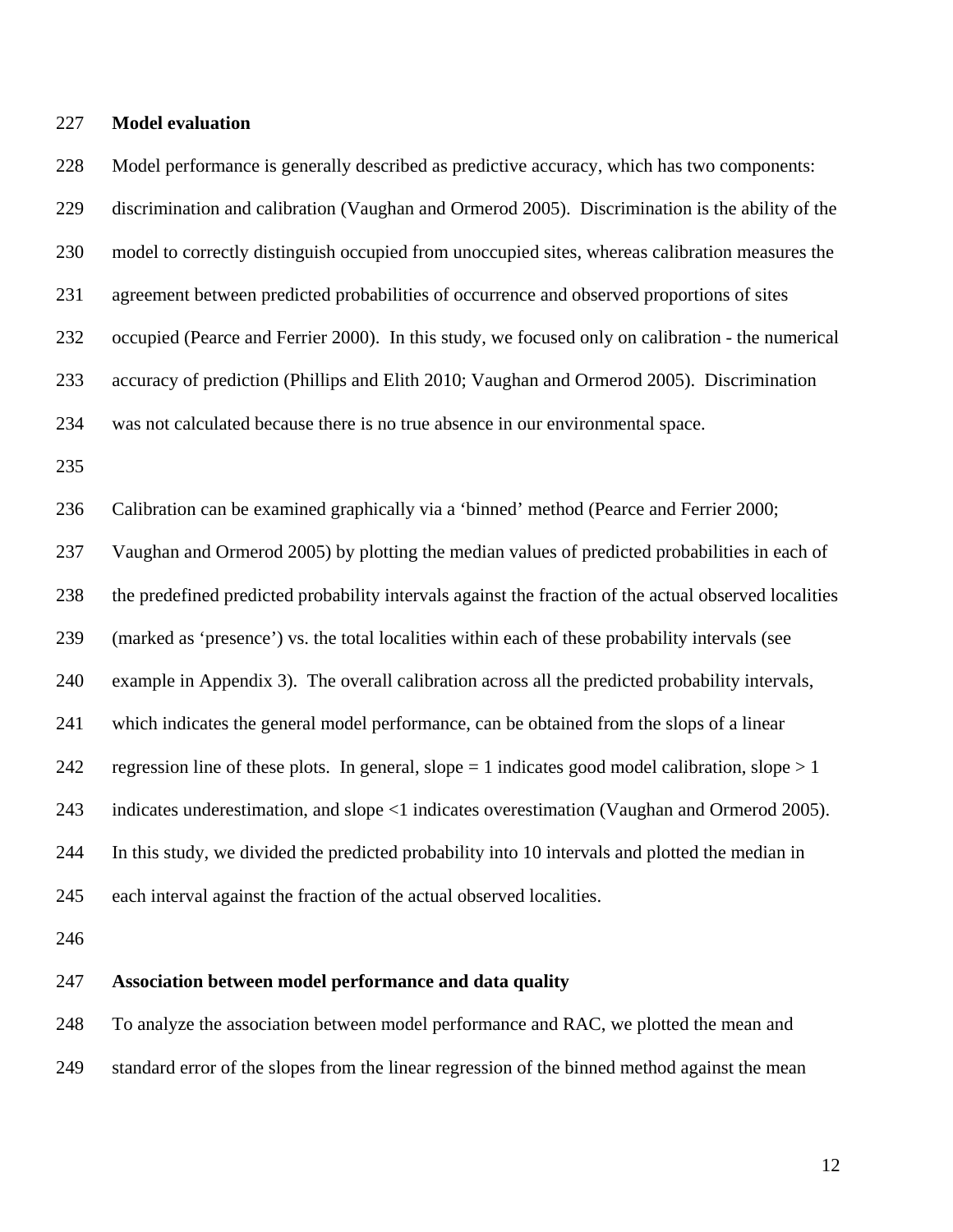250 RAC value of the 35 runs in each dataset for all three models (**Figure 2**). Mean of the slope was 251 used to measure the accuracy (average slope approaching 1 indicates high accuracy); while 252 standard error of the slope was used to measure model reliability (standard error is minimized for 253 all 35 runs when models are reliable). In addition, we used multivariate adaptive regression 254 splines (MARS) to further illustrate the relationships between RAC values and model reliability 255 and accuracy, and to detect critical RAC thresholds where model performance are significantly 256 improved.

257

#### 258 **RESULTS**

259 In general, we found that both model reliability and accuracy increase with data quality as 260 measured by RAC (**Figure 2**). As point pattern evolves from highly clustered to near uniform 261 random, model performance improves. Note that the trend does not proceed gradually along the 262 point pattern gradient. Instead, model performance, in terms of both model reliability (**Figure**  263 **2a**) and accuracy (**Figure 2b**), 'jumps' or 'turns' significantly at certain critical RAC values. 264 These critical points serve as important indicators of model performance for different model 265 algorithms and point patterns.

266

267 Model reliability dramatically improves as RAC value approaches to 0.4, and stabilizes after this 268 threshold regardless of model algorithms or spatial point patterns (**Figures 2a and 3a**). Model 269 accuracy also follows the same trend. Model accuracy improves as RAC value approaches to the 270 thresholds [0.40 for models with completed environmental variables (Model 2 and Model 3) and 271 0.50 for models missing key environmental variables (Model 1), and stabilizes after that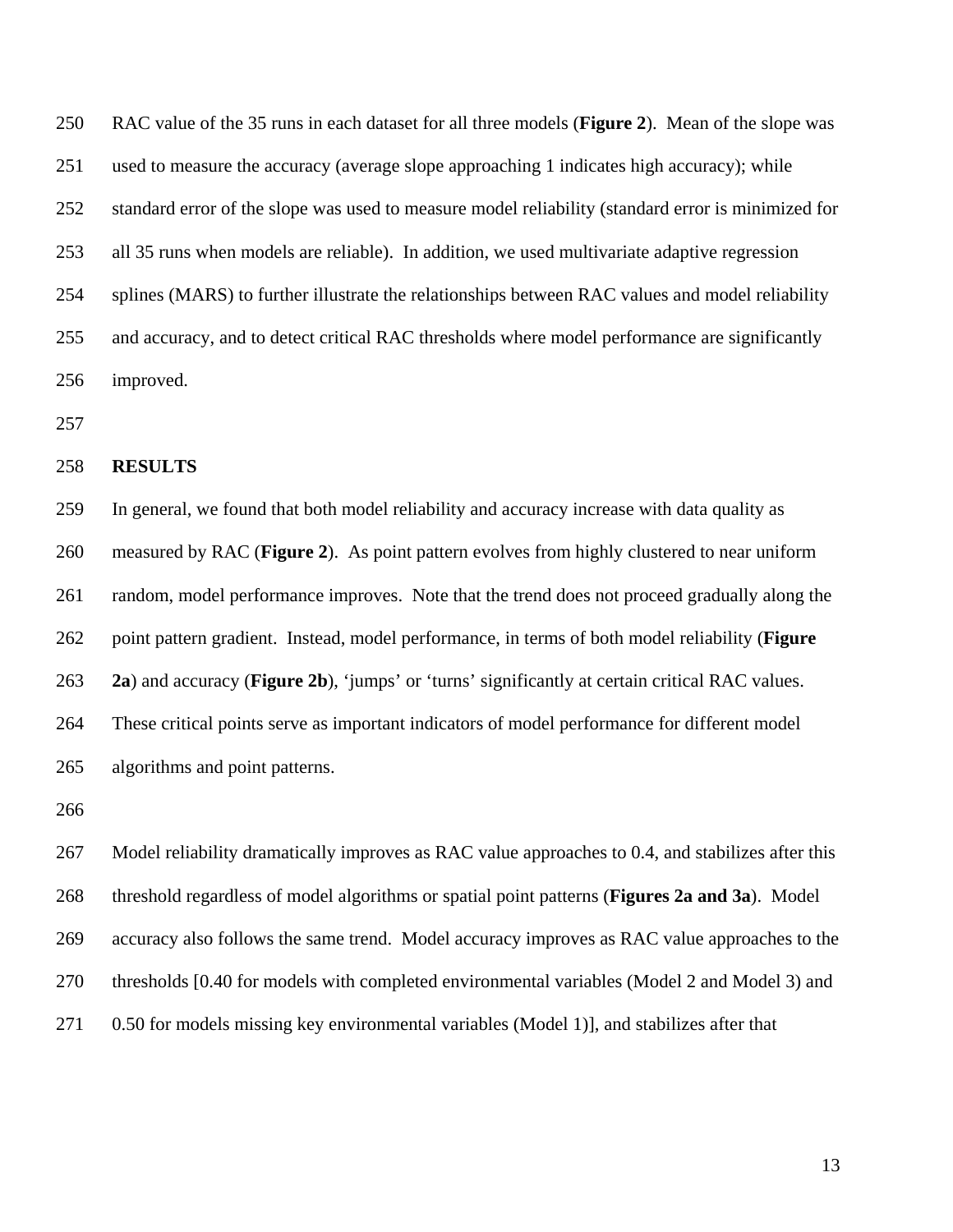272 (**Figures 2b and 3b**). All models, except Model 1 in Series E, have an accuracy of greater than 273 0.7 after RAC value reaching the above thresholds (**Figure 4**).

274

275 Of the two components that defines RAC index, both representativeness and completeness 276 values are positively related to model accuracy; while model performance is more sensitive (i.e., 277 has larger variability) to data completeness than representativeness (**Figure 5**). Model accuracy 278 becomes stable when representativeness value reaches 0.40 for models with completed 279 environmental variables (Model 2 and Model 3) and 0.85 for models missing key environmental 280 variables (Model 1) (**Figure 5a)**. Whereas model accuracy becomes stable only after 281 completeness value reaches 0.95 for all models (**Figure 5b**). 282 283 Spatial pattern of presence-only data has a strong influence on model performance. Models in 284 series A have higher accuracy and reliability than any other series (**Figures 2 and 4**). In general, 285 both model accuracy and reliability are high even when RAC value is below the threshold. This 286 is because data in series A have multiple clusters (9 total) evenly-distributed across the 287 environmental space of the virtual species; while data in other series have a single cluster. This 288 again confirms our hypothesis that model performance is very sensitive to the spatial distribution 289 of species occurrence data, and even to how the points are clustered spatially. 290 291 Models with complete environmental variables (Model 2 and 3), regardless of whether 292 interactions were included in the model, often achieve model stability easier (with lower RAC 293 values) than models that lack one or more essential environmental variables (Model 1) (**Figure** 

294 **2**). Model 1 is designed to simulate the possible practical scenario that some important variables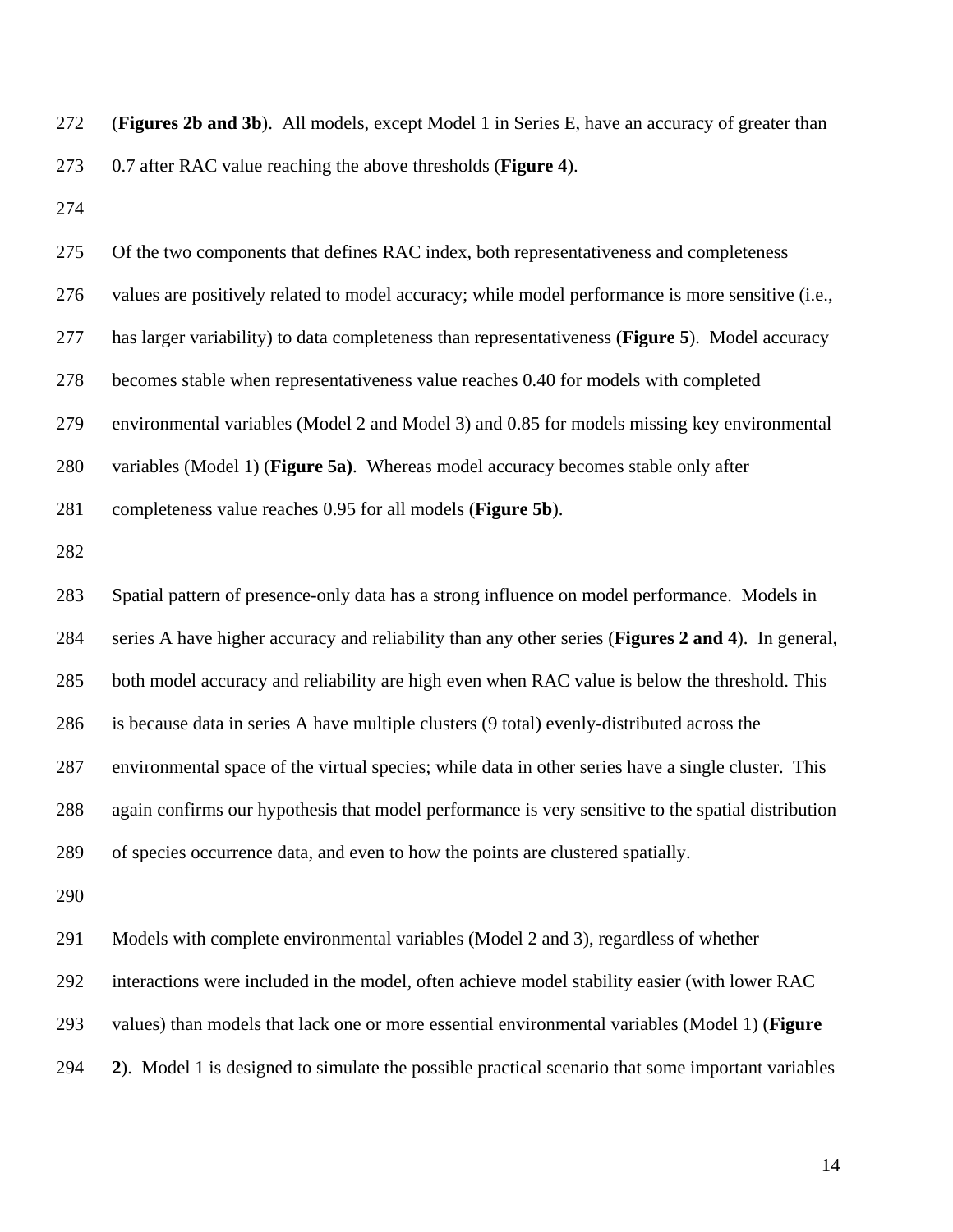295 are not selected in the modeling process or the model mistakenly excluded some environmental 296 variables. This indicates the importance of predictor selection since models with incomplete 297 environmental predictors require a higher degree of completeness and representativeness from 298 the distribution data to achieve better model performance, which in turn increases the cost and 299 workload of conducting species survey.

300

## 301 **CASE STUDIES**

302 To demonstrate the use of RAC to measure the quality of species distribution data and its 303 implications of model performance, we modeled the habitat suitability of two invasive species, 304 *Prosopis farcta* (PRFA) and *Imperata cylindrica* (IMCY). Presence data of the two species were 305 obtained from the Global Biodiversity Information Facility (GBIF, www.gbif.org/), a widely 306 used database for SDMs. Native ranges for these two species were used to define their 307 ecological niches. IMCY was selected to represent the case of poor quality of presence data 308 since the presence data were clustered in a portion of its native range in the environmental space 309 even though it has a large sample size (n= 4,913); while PRFA was selected (n=281) to represent 310 better data quality in terms of spatial coverage.

311

312 Unlike the virtual species modeled above in the idealized landscape, where environmental space 313 overlaps with geographical space, we need to convert the environmental variables within the 314 geographical range to environmental space to calculate RAC for actual species. First, we 315 obtained six environmental variables (annual mean temperature, isothermality, mean temperature 316 of coldest quarter, annual mean precipitation, coefficient of variation of monthly precipitation, 317 and precipitation of driest quarter) from WorldClim (http://www.worldclim.org, Hijmans et al.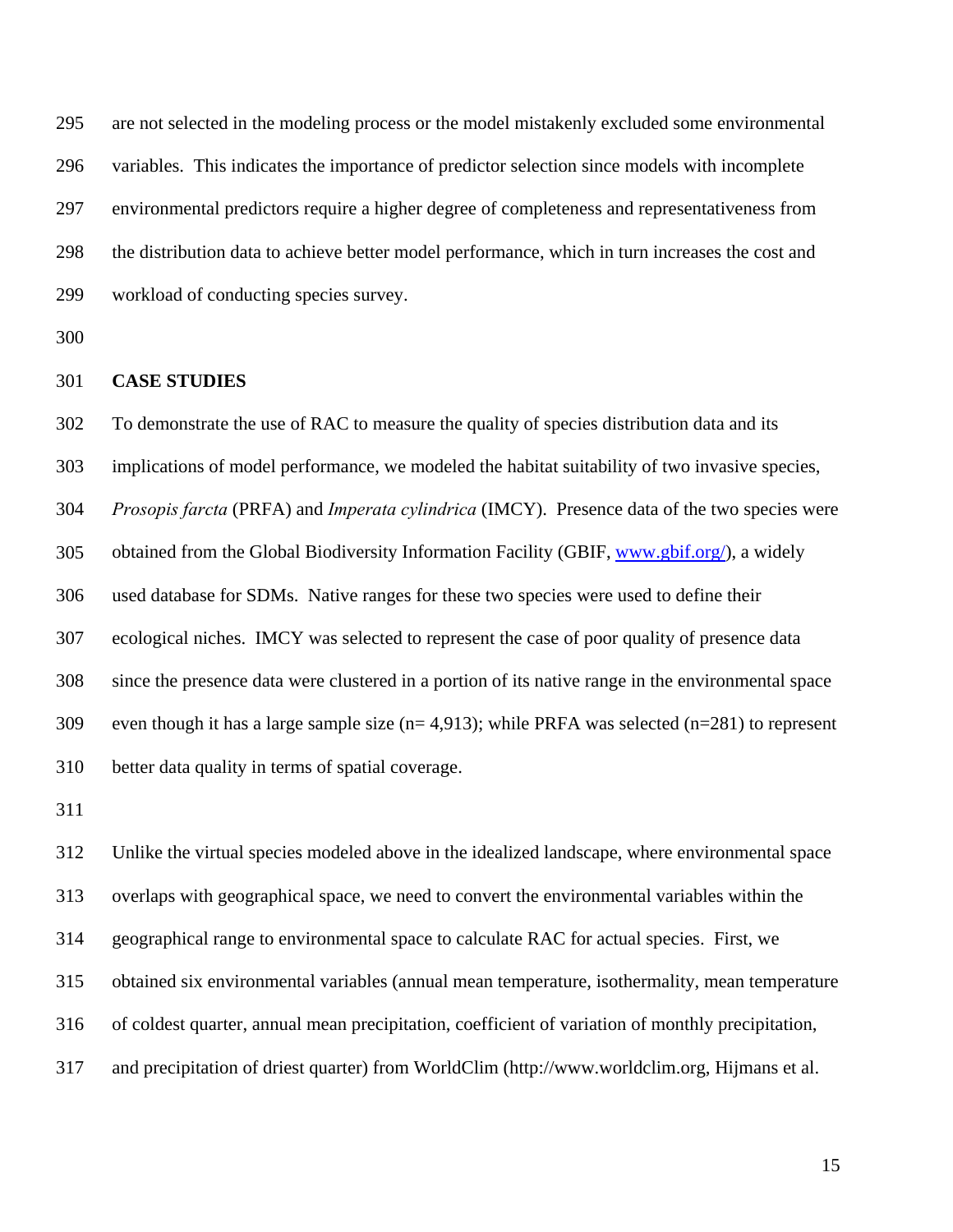318 2005) based on knowledge from variable selections of other studies (Austin 2007; Austin and 319 Smith 1989; Elith and Leathwick 2009). Second, we used principal component analysis (PCA) 320 on these six variables to reduce the environmental dimensions to two orthogonal components. 321 We measured the correlation among the six variables to ensure that the data were suitable for 322 PCA. The results indicated that in the correlation matrix, each variable had at least one 323 correlation coefficient > 0.3 and the overall Kaiser-Meyer-Olkin (KMO) value was >0.5, 324 satisfying the minimum requirement for conducting a PCA (Kaiser 1974). The two major 325 components, PCA1 and PCA2, explained 59.85% and 22.84% of the variability for PRFA and 326 51.84% and 24.61% for IMCY, respectively. Third, species occurrence data were then re-plotted 327 onto the new two-dimensional environmental space (**Appendix 4**), and their RAC values were 328 calculated using the procedure described in the methods section.

329

330 To compare RAC value with other model performance indicators, we used MaxEnt (Version 331 3.3.3k, Phillips et al. 2006) to model the spatial distribution of PFRA and IMCY based on the 332 same presence data and six environmental variables mentioned above. 'Target Group' 333 background method was applied to reduce the sampling bias, as suggested by Phillips et al. 334 (2009). We used 38 species from our invasive species study (unpublished data) to compose the 335 locations of the target-group background. Area Under Curve (AUC) and True Skill Statistics 336 (TSS) were used to evaluate the model performance (Allouche et al. 2006; Pearce and Ferrier 337 2000). AUC is a single-value, threshold-independent indicator of the general model performance 338 that is not influenced by species prevalence (Manel et al. 2001; Pearson et al. 2013). However, 339 AUC is not sensitive to the shift of model accuracy and a poorly fitted model may also receive 340 high AUC value (Lobo et al. 2008). On the other hand, although TSS is a threshold-dependent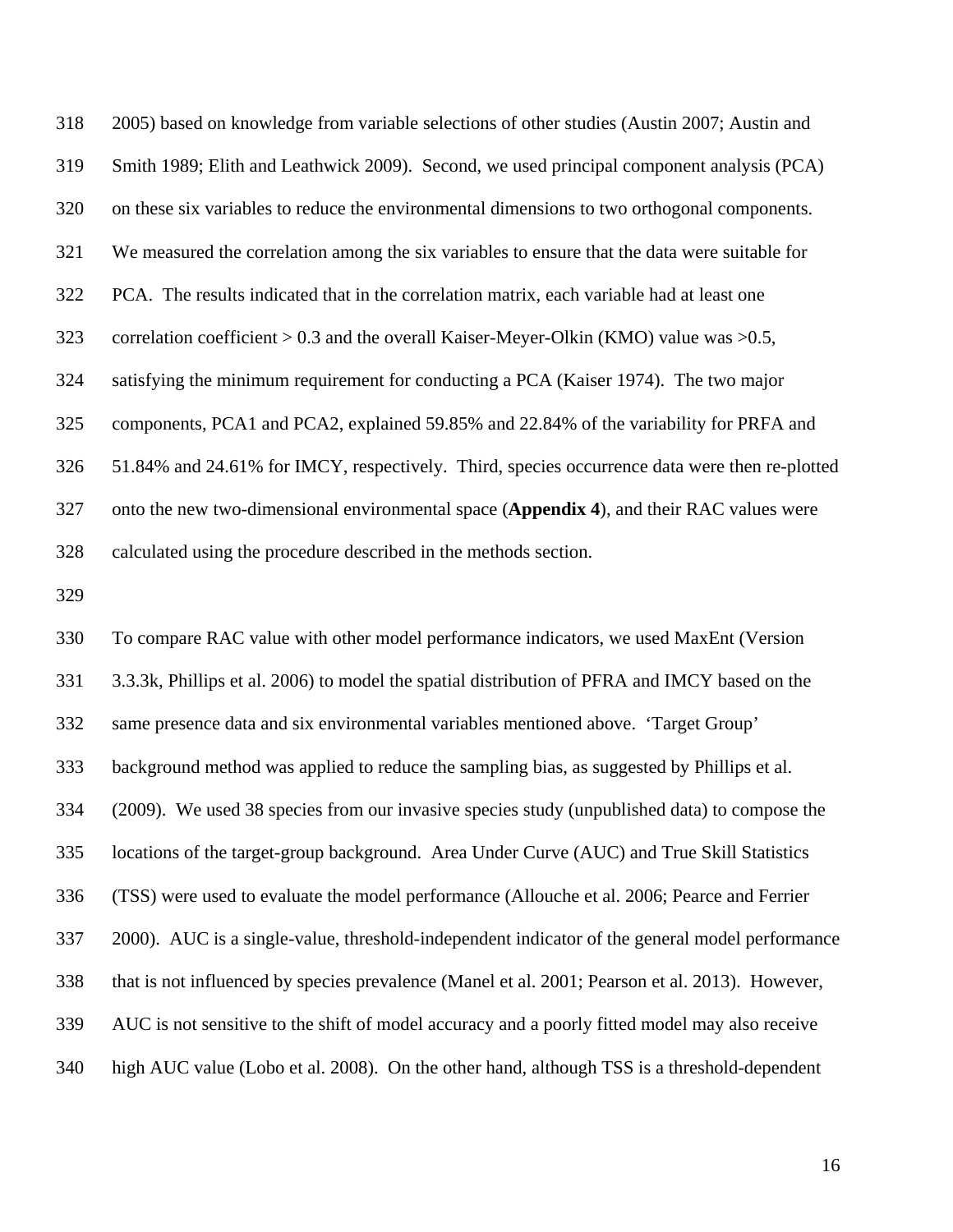341 evaluation method, it provides the ability to distinguish between a well fitted model and poorly 342 fitted model, which is also not influenced by the species prevalence (Allouche et al. 2006). We 343 used Maximum Sensitivity plus Specificity (MSS, Jiménez-Valverde and Lobo 2007) to 344 determine the 'presence-absence' threshold to calculate TSS. AUC and TSS are complementary 345 and reflect different perspectives of model performance.

346

347 Results from the case studies further illustrated that RAC value is positively associated with

348 model performance. RAC value for PRFA is 0.449 (high degree of completeness, *Ω* = 0.830 and

349 evenness,  $R = 0.541$ ). Correspondingly, AUC and TSS for PRFA were 0.991 and 0.902,

350 respectively, indicating good model performance. RAC value for IMCY is 0.215 (lower degree

351 of completeness, *Ω* = 0.600 and evenness, *R* = 0.358). Correspondingly, AUC and TSS for

352 IMCY were 0.890 and 0.656, respectively, indicating poor model performance. Larger

353 differences were observed in TSS values than AUC. This is likely due to effect of prevalence of

354 species occurrence (sample size of IMCY was much larger than PRFA), which may result in the

355 falsely higher AUC (Allouche et al. 2006).

356

#### 357 **DISCUSSION**

358

359 In this study, we demonstrated that the quality of species distribution data is closely associated

360 with the performance of SDMs. Our results clearly revealed that RAC values are positively

361 correlated with model performance in both reliability and accuracy. In general, model

362 performance stabilizes when RAC reaches 0.40 for models include all necessary environmental

363 variables, regardless of model algorithm used.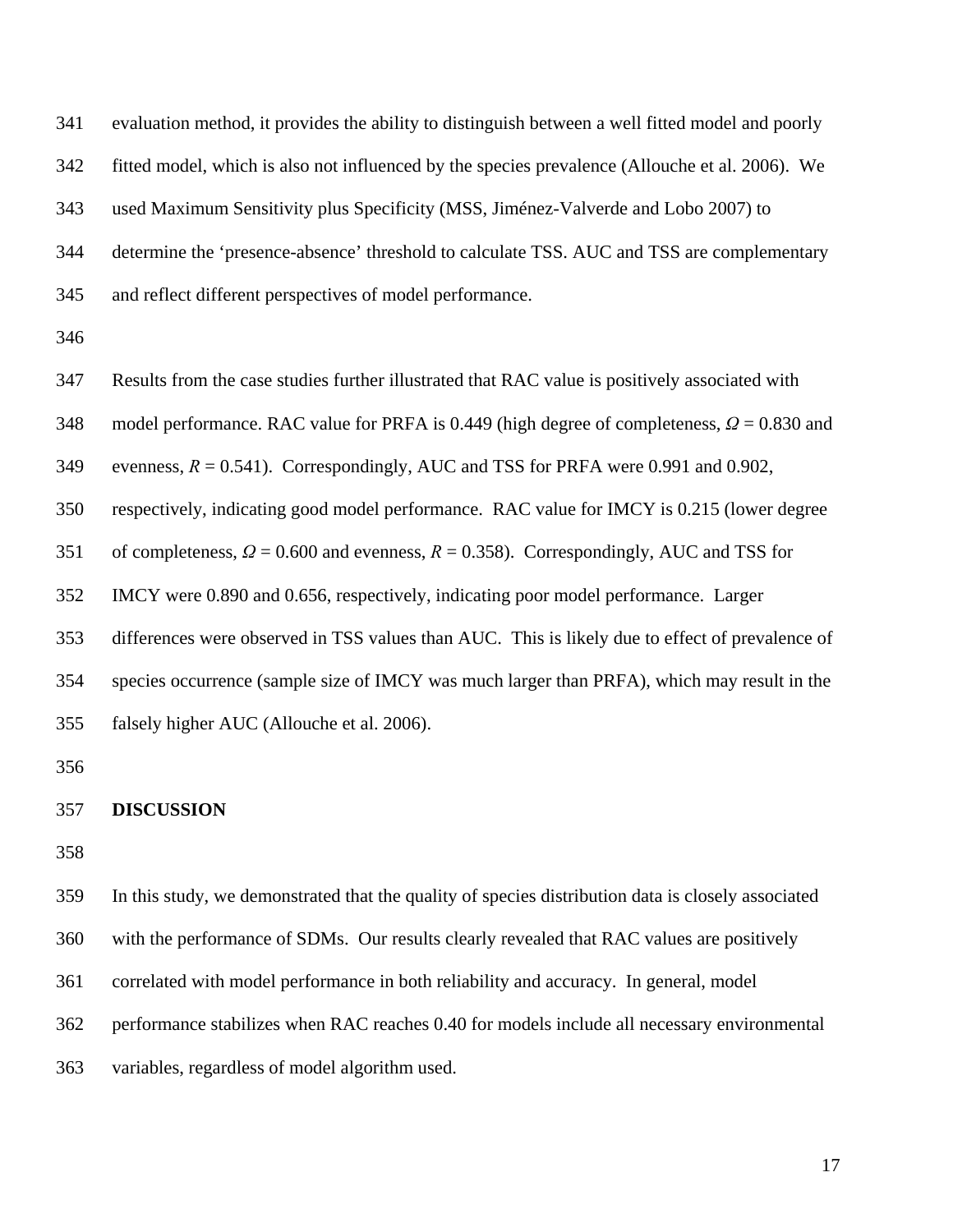364 The correlation between RAC and predictive accuracy clearly confirmed the conclusion from 365 other studies that sampling bias has a profound impact on predictive accuracy (Kadmon et al. 366 2003). However, such sampling bias has been difficult to describe in the modeling work without

367 survey information, especially for the presence-only data. In this study, we quantitatively linked

368 sampling bias to the spatial point patterns of occurrence data in the environmental space.

369 Modelers can compare to the proposed thresholds and estimate what the predictive results will be 370 likely achieved when applying these data in their SDMs.

371

## 372 *Research implications*

373 Between the two components that determines RAC value, completeness is more sensitive to 374 model performance than representativeness. This partially explains the results that models in 375 series A have higher accuracy and reliability than any other series because data in series A have 376 multiple clusters (9 total) evenly-distributed across the environmental space, resulting a higher 377 completeness and representativeness values compared to data in other series that have a single 378 cluster. Our findings agree with a sampling bias correction study by Fourcade et al. (2014), who 379 found that among five sampling bias correction methods, simple systematic re-sampling (i.e., 380 subsample of records that are regularly distributed) of available data consistently outperformed 381 all other methods across various test conditions.

382

383 Our study clearly demonstrated the need of high quality primary data in order to achieve 384 subsequent accurate modeling results. As advocated by many prior studies (e.g., Hijmans 2012; 385 Lobo and Martín‐Piera 2002; Reese et al. 2005), we need well-designed surveys to obtain high 386 quality data for better model performance. We suggest the collection or utilization of data with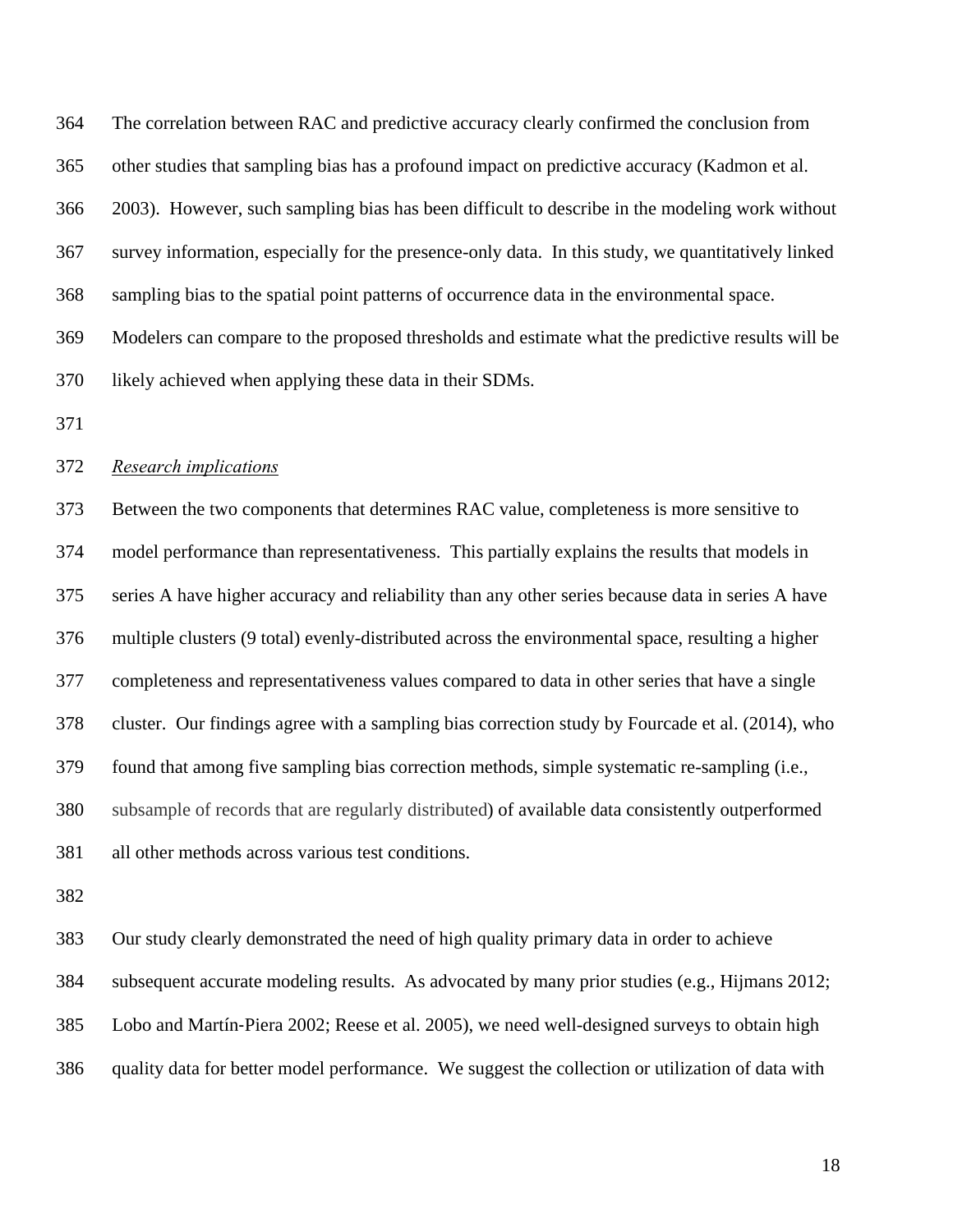387 high spatial completeness and representativeness for accurate modeling performance if possible. 388 More specifically, data with multiple centers in a systematic fashion across the environmental 389 space can facilitate the faster achievement of the recommended RAC threshold than mono-390 centered data.

391

### 392 *Research applications*

393 We used a virtual species to demonstrate the necessity of high data quality for accurate and 394 reliable model performance. Although there are some challenges as often encountered in other 395 species modeling efforts, results from our computational experiments can be easily applied in 396 real situations with the following general steps: (1) convert data from geographic space to 397 environmental space; (2) measure RAC value of sample points in the environmental space, and 398 (3) compare the calculated RAC value with the recommended minimum RAC value.

399

400 Converting data from geographic space to environmental space can be conducted in two steps. 401 First, environmental variables that are closely related to the distribution of the target species 402 should be selected (e.g., Fei et al. 2012). Second, ordination methods such as principal 403 component analysis (PCA) or environmental niche factor analysis (ENFA, Hirzel et al. 2002) 404 need be used to reduce the environmental dimensions to two orthogonal components. The 405 resulting two orthogonal components can be used to represent the environmental space for the 406 target species. One of the main advantages of calculating RAC values in environmental space is 407 that moving from geographic to environmental space may reduce erroneous, or misleading, 408 "representativeness" values. For example, a species may be clustered in geographic space 409 because it requires specific environmental conditions that are also clustered on the landscape.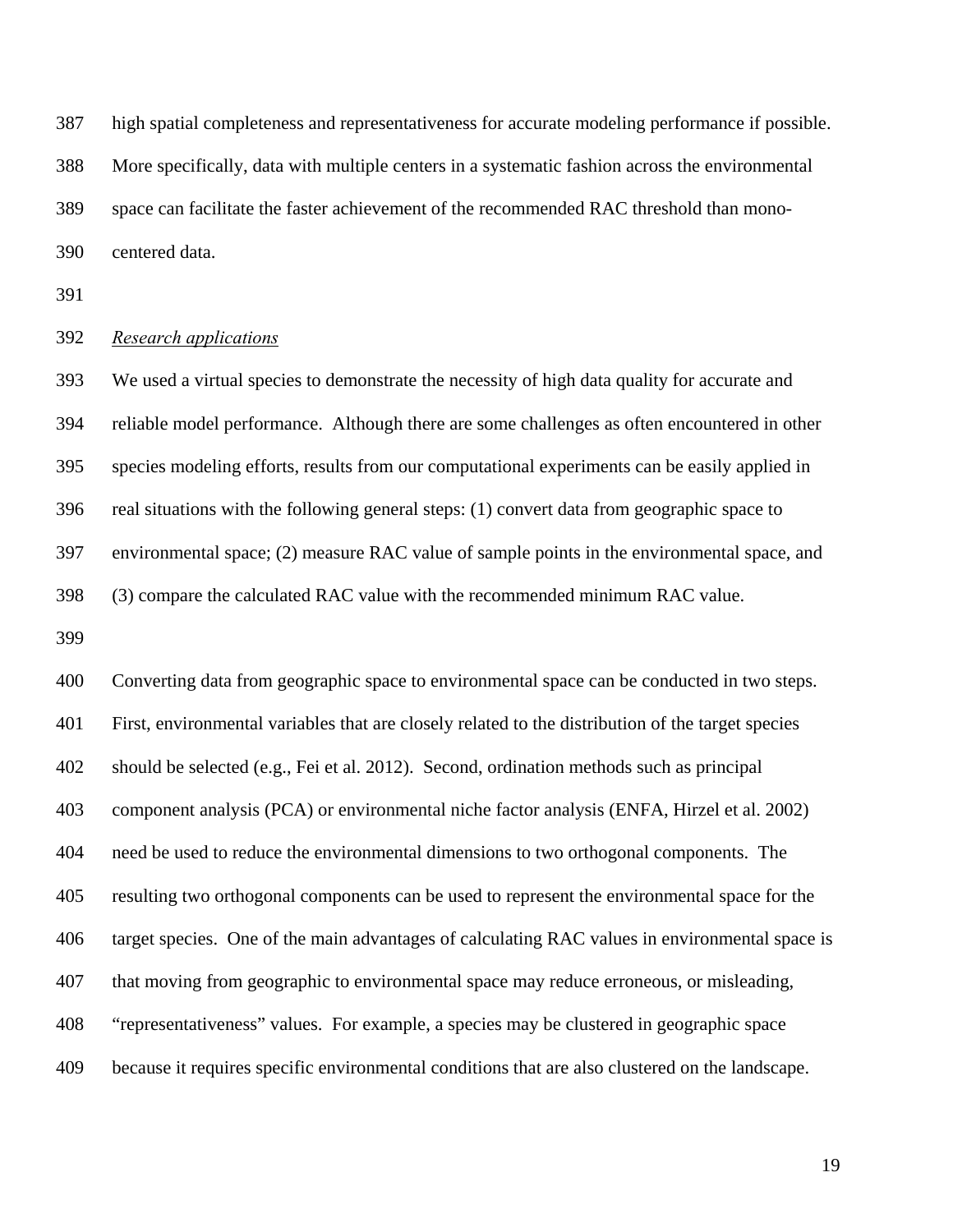410 Conversion to environmental space should alleviate some of this spatial clustering. The 411 limitation of this approach is that sometimes the resulted primary and secondary components 412 cannot adequately represent the variability of the environmental space.

413

414 To measure RAC value in the converted environmental space, we first need to re-plot the 415 occurrence data onto the new two-dimensional environmental space and calculate RAC value 416 using the procedure described in the method section. However, it is not straight-forward to 417 define the boundaries of the environmental space or niche width (realized vs. fundamental 418 niches), a common challenge in species distribution models (Elith and Leathwick 2009; Sax et al. 419 2013). For our virtual species, we assumed that the fundamental niche, realized niche and 420 'biotope' are approximately equivalent. This may only apply to broad spatial scales and species 421 have reached distribution equilibrium. In practice, we recommend the use of range maps (an 422 approximation of realized niche) to define the boundaries of the environmental space, as range 423 maps are often available for many species in North America, Europe, and Asia. Digital range 424 maps (or to be digitized from paper versions) can be used to overlay on all environmental 425 variable layers to define environmental spaces. After the calculation of the RAC value for the 426 target species, we can compare it with the threshold value  $(RAC > 0.4)$  to determine if the data 427 quality is acceptable.

428

429 Cautions need be made when applying the proposed RAC index to assess data quality due to its 430 inherited limitations. Models used to predict species distribution often involve various 431 environmental variables such as climate, soil, terrain, geology, land use, and etc. These variables 432 often have their limitations on thematic, spatial, and temporal scales, and dimension reduction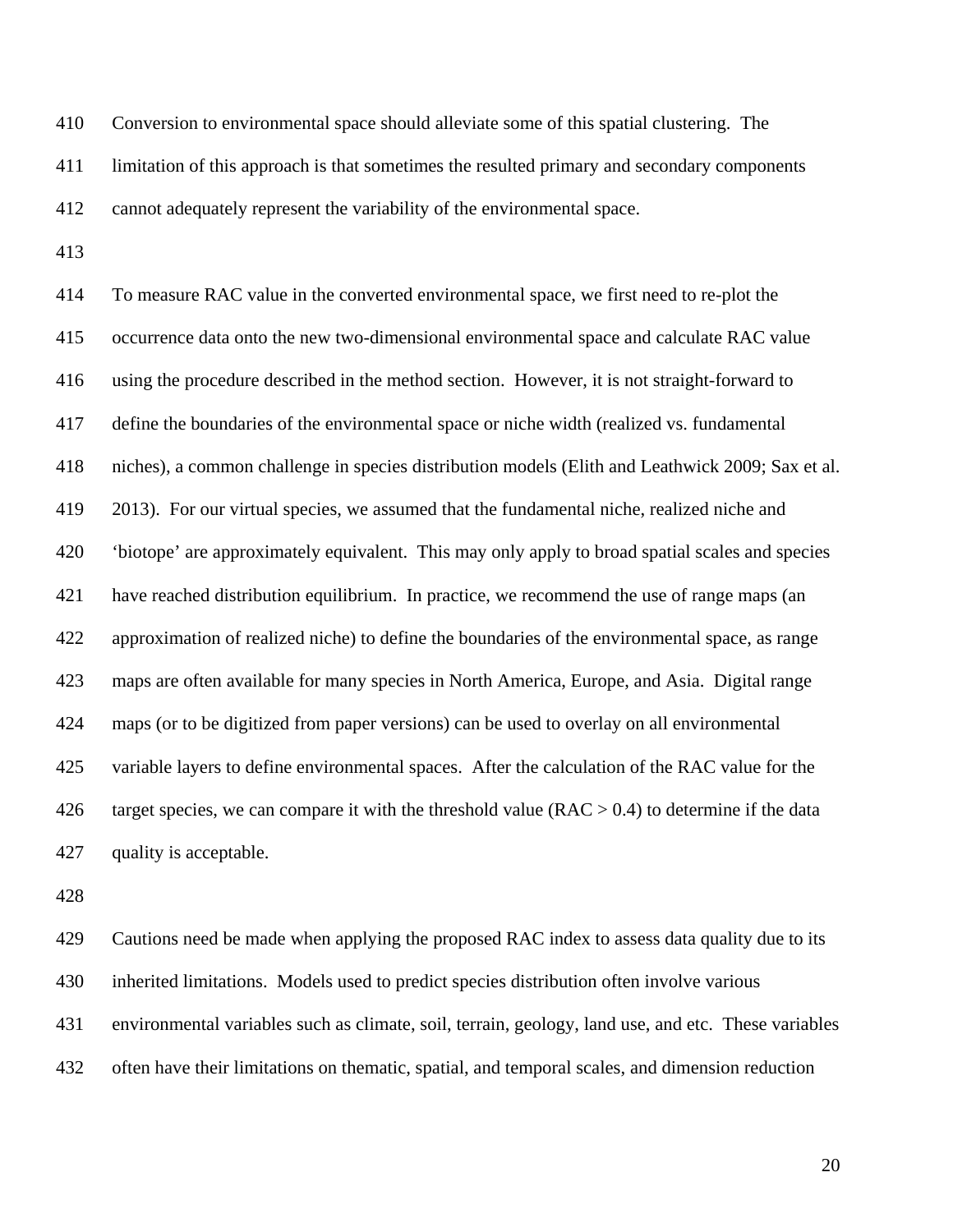433 using two principal components may not capture the variations of ecological niches. Both of 434 which can limit the feasibility of the application of the proposed 0.4 RAC threshold. On the 435 other hand, variables used in SDMs are often highly correlated (e.g., Fei et al. 2007; Liang and 436 Fei 2014) and climate factors are the first order variables that influence species ranges limits and 437 are often readily available (Ricklefs and Jenkins 2011; Shen et al. 2012). Therefore, we 438 recommend the application of the proposed RAC index primarily on bioclimatic variables as 439 demonstrated in our case studies. Additional research is needed to study the impact of the 440 inclusion of other non-climatic variables and the interplays among environmental variables on 441 RAC values and the subsequent model performance.

442

443 In conclusion, we demonstrated that the performance of SDMs, in terms of reliability and 444 accuracy, is closely related to the quality of species occurrence data. We provided a novel way 445 to evaluate data quality through a composite measure - RAC, which measures the degree of 446 proximity to ideal representativeness and completeness. Modelers can estimate the quality of 447 model results by calculating the RAC values of their occurrence data and comparing them with 448 the recommended critical thresholds ( $RAC > 0.4$ ) prior to their modeling effort. Unlike other 449 commonly used model evaluation methods, RAC is model-independent. Modelers can use this 450 method to preselect and eliminate unsuitable species distribution data before running any model. 451 A user-friendly tool is needed to easily calculate the RAC value for various species and model 452 efforts for the benefit of the ecology, biogeography, and conservation communities.

453

### 454 **ACKNOWLEDGMENT**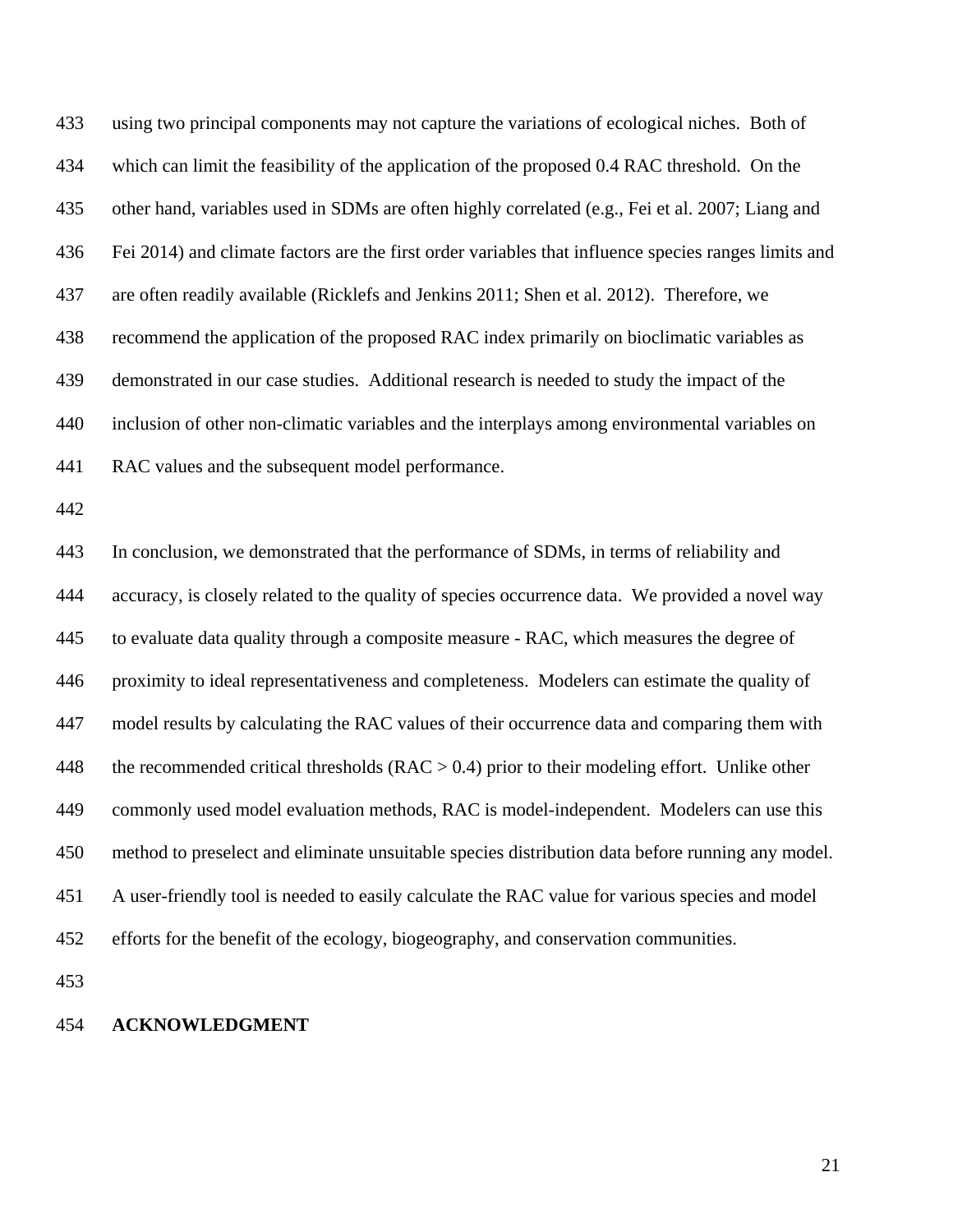455 We thank Drs. Janet Franklin, Jeffrey Dukes, Jane Frankenberger for helpful comments on an

456 earlier versions of the manuscript. We acknowledge funding support from the National Science

457 Foundation (Macrosystems Biology 1241932).

458

## 459 **REFERENCES**

- 460 Acevedo P, Jiménez-Valverde A, Lobo JM, Real R (2012) Delimiting the geographical
- 461 background in species distribution modelling. J. Biogeogr. 39(8):1383-1390
- 462 Allouche O, Tsoar A, Kadmon R (2006) Assessing the accuracy of species distribution models:
- 463 prevalence, kappa and the true skill statistic (TSS). J. Appl. Ecol. 43(6):1223-1232
- 464 Araújo MB, New M (2007) Ensemble forecasting of species distributions. Trends Ecol. Evol. 465 22(1):42-47
- 466 Araújo MB, Pearson RG (2005) Equilibrium of species' distributions with climate. Ecography 467 28(5):693-695
- 468 Austin M (2007) Species distribution models and ecological theory: a critical assessment and
- 469 some possible new approaches. Ecological Modelling 200(1):1-19
- 470 Austin M, Smith T (1989) A new model for the continuum concept. Vegetatio 83(1-2):35-47
- 471 Clark PJ, Evans FC (1954) Distance to nearest neighbor as a measure of spatial relationships in
- 472 populations. Ecology 35(4):445-453
- 473 Elith J, Graham CH, Anderson RP et al (2006) Novel methods improve prediction of species'
- 474 distributions from occurrence data. Ecography 29(2):129-151
- 475 Elith J, Leathwick JR (2009) Species Distribution Models: Ecological Explanation and
- 476 Prediction Across Space and Time. Annual Review of Ecology Evolution and Systematics
- 477 40:677-697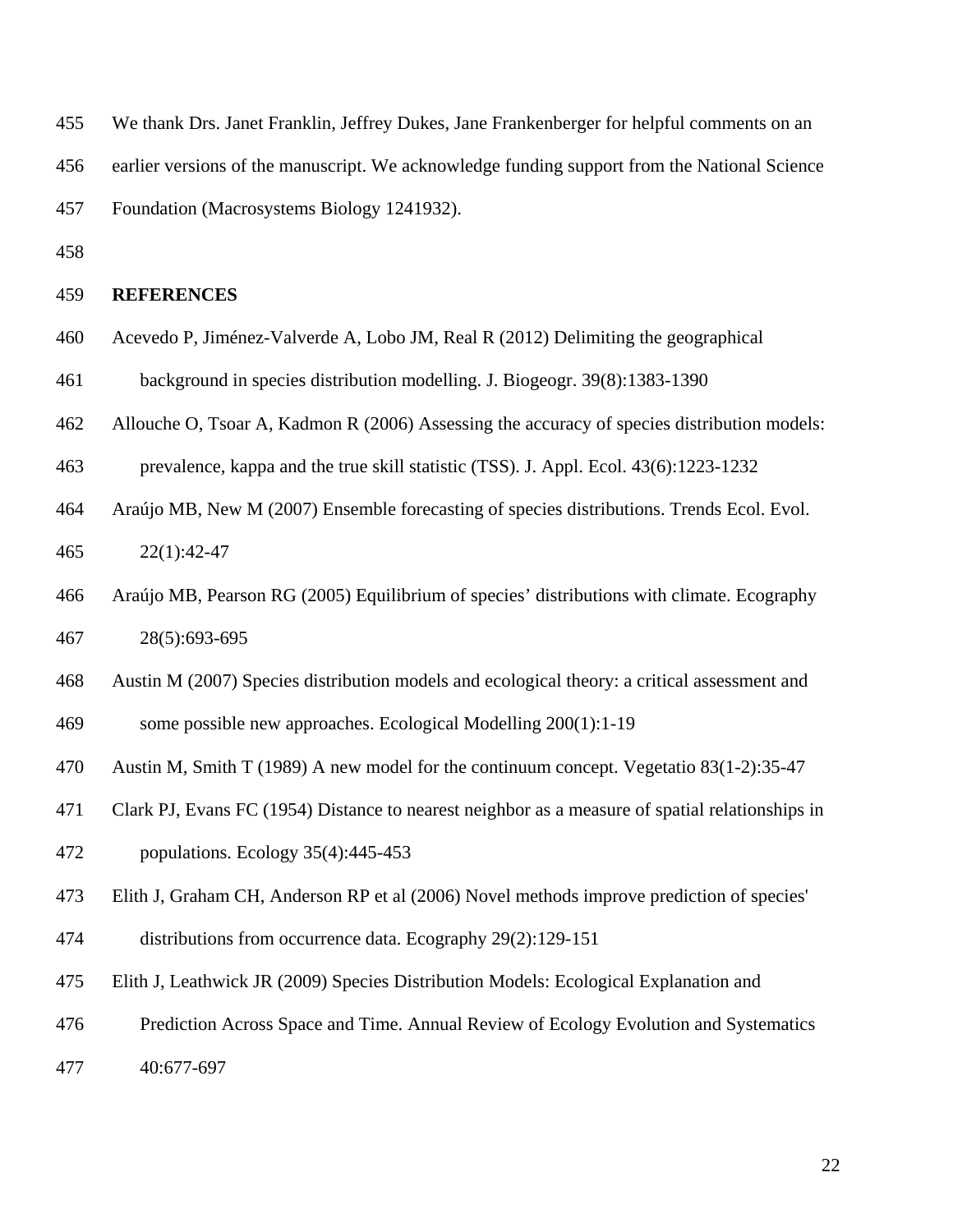- 478 Fei S, Liang L, Paillet FL et al (2012) Modelling chestnut biogeography for American chestnut 479 restoration. Divers. Distrib. 18:754-768
- 480 Fei S, Schibig J, Vance M (2007) Spatial habitat modeling of American chestnut at Mammoth
- 481 Cave National Park. For. Ecol. Manag. 252(1-3):201-207
- 482 Fourcade Y, Engler JO, Rödder D, Secondi J (2014) Mapping Species Distributions with
- 483 MAXENT Using a Geographically Biased Sample of Presence Data: A Performance
- 484 Assessment of Methods for Correcting Sampling Bias. PloS one 9(5):e97122
- 485 Franklin J (2009) Mapping species distributions: spatial inference and prediction. Cambridge
- 486 University Press Cambridge
- 487 Franklin J (2013) Species distribution models in conservation biogeography: developments and 488 challenges. Divers. Distrib. 19(10):1217-1223
- 489 Guisan A, Thuiller W (2005) Predicting species distribution: offering more than simple habitat
- 490 models. Ecol. Lett. 8(9):993-1009
- 491 Hijmans RJ (2012) Cross-validation of species distribution models: removing spatial sorting bias
- 492 and calibration with a null model. Ecology 93(3):679-688
- 493 Hijmans RJ, Cameron SE, Parra JL, Jones PG, Jarvis A (2005) Very high resolution interpolated
- 494 climate surfaces for global land areas. International Journal of Climatology 25(15):1965-
- 495 1978
- 496 Hirzel AH, Hausser J, Chessel D, Perrin N (2002) Ecological-niche factor analysis: how to
- 497 compute habitat-suitability maps without absence data? Ecology 83(7):2027-2036
- 498 Hortal J, Lobo J (2005) An ED-based Protocol for Optimal Sampling of Biodiversity. Biodivers.
- 499 Conserv. 14(12):2913-2947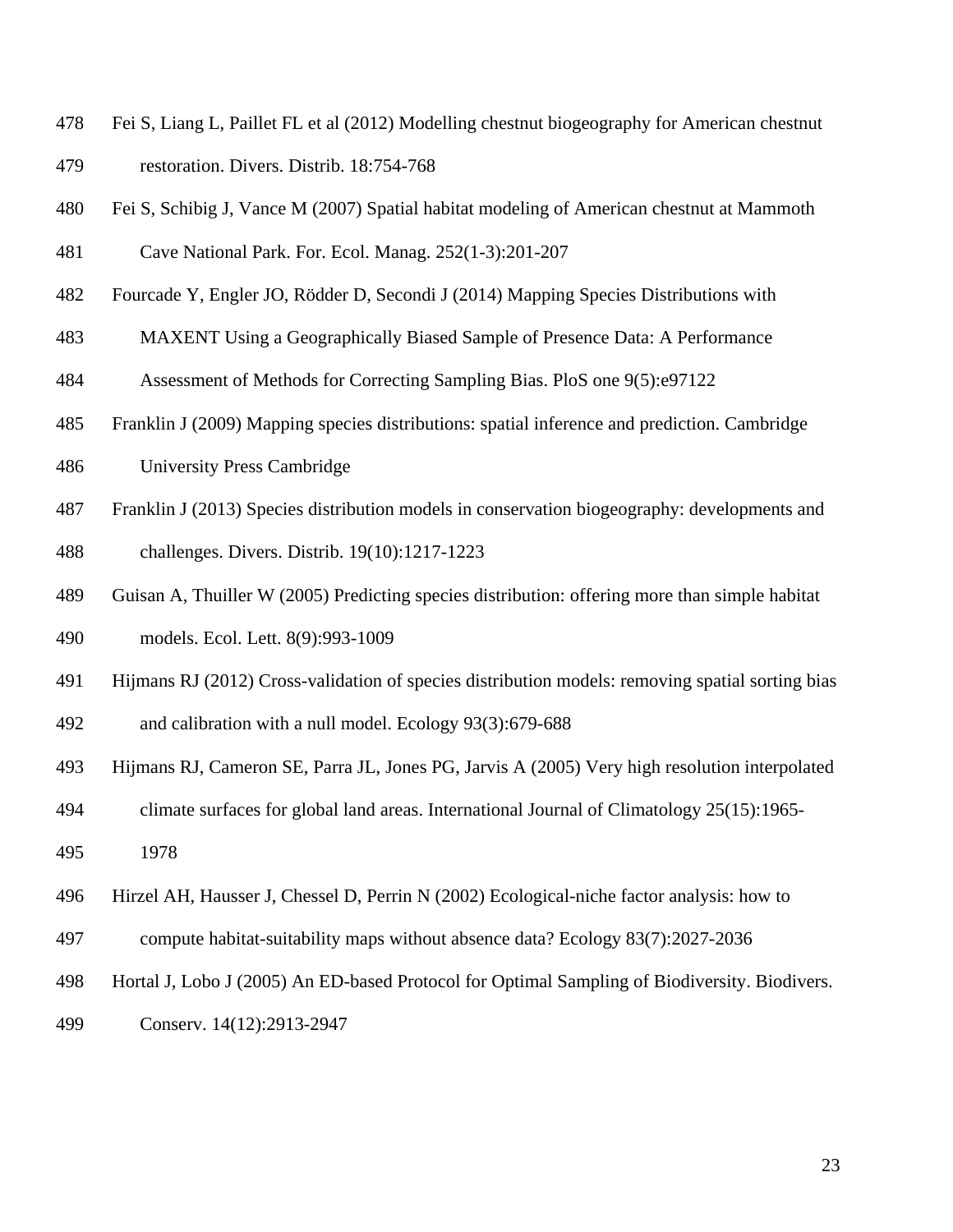| 500 | Hortal J, Lobo J, Martín-piera F (2001) Forecasting insect species richness scores in poorly    |
|-----|-------------------------------------------------------------------------------------------------|
| 501 | surveyed territories: the case of the Portuguese dung beetles (Col. Scarabaeinae). Biodivers.   |
| 502 | Conserv. 10(8):1343-1367                                                                        |
| 503 | Jiménez-Valverde A, Lobo JM (2007) Threshold criteria for conversion of probability of species  |
| 504 | presence to either–or presence–absence. Acta Oecologica 31(3):361-369                           |
| 505 | Kadmon R, Farber O, Danin A (2003) A systematic analysis of factors affecting the performance   |
| 506 | of climatic envelope models. Ecological Applications 13(3):853-867                              |
| 507 | Kaiser HF (1974) An index of factorial simplicity. Psychometrika 39(1):31-36                    |
| 508 | Kramer-Schadt S, Niedballa J, Pilgrim JD et al (2013) The importance of correcting for sampling |
| 509 | bias in MaxEnt species distribution models. Divers. Distrib. 19(11):1366-1379                   |
| 510 | Liang L, Fei S (2014) Divergence of the potential invasion range of emerald ash borer and its   |
| 511 | host distribution in North America under climate change. Clim. Change 122(4):735-746            |
| 512 | Lobo JM, Jiménez-Valverde A, Real R (2008) AUC: a misleading measure of the performance         |
| 513 | of predictive distribution models. Global Ecology and Biogeography 17(2):145-151                |
| 514 | Lobo JM, Martín-Piera F (2002) Searching for a predictive model for species richness of Iberian |
| 515 | dung beetle based on spatial and environmental variables. Conserv. Biol. 16(1):158-173          |
| 516 | Luoto M, Pöyry J, Heikkinen R, Saarinen K (2005) Uncertainty of bioclimate envelope models      |
| 517 | based on the geographical distribution of species. Global Ecology and Biogeography              |
| 518 | 14(6):575-584                                                                                   |
| 519 | Manel S, Williams HC, Ormerod SJ (2001) Evaluating presence–absence models in ecology: the      |
| 520 | need to account for prevalence. Journal of Applied Ecology 38(5):921-931                        |
| 521 | Merow C, Smith MJ, Silander JA (2013) A practical guide to MaxEnt for modeling species'         |
| 522 | distributions: what it does, and why inputs and settings matter. Ecography 36:1058-1069         |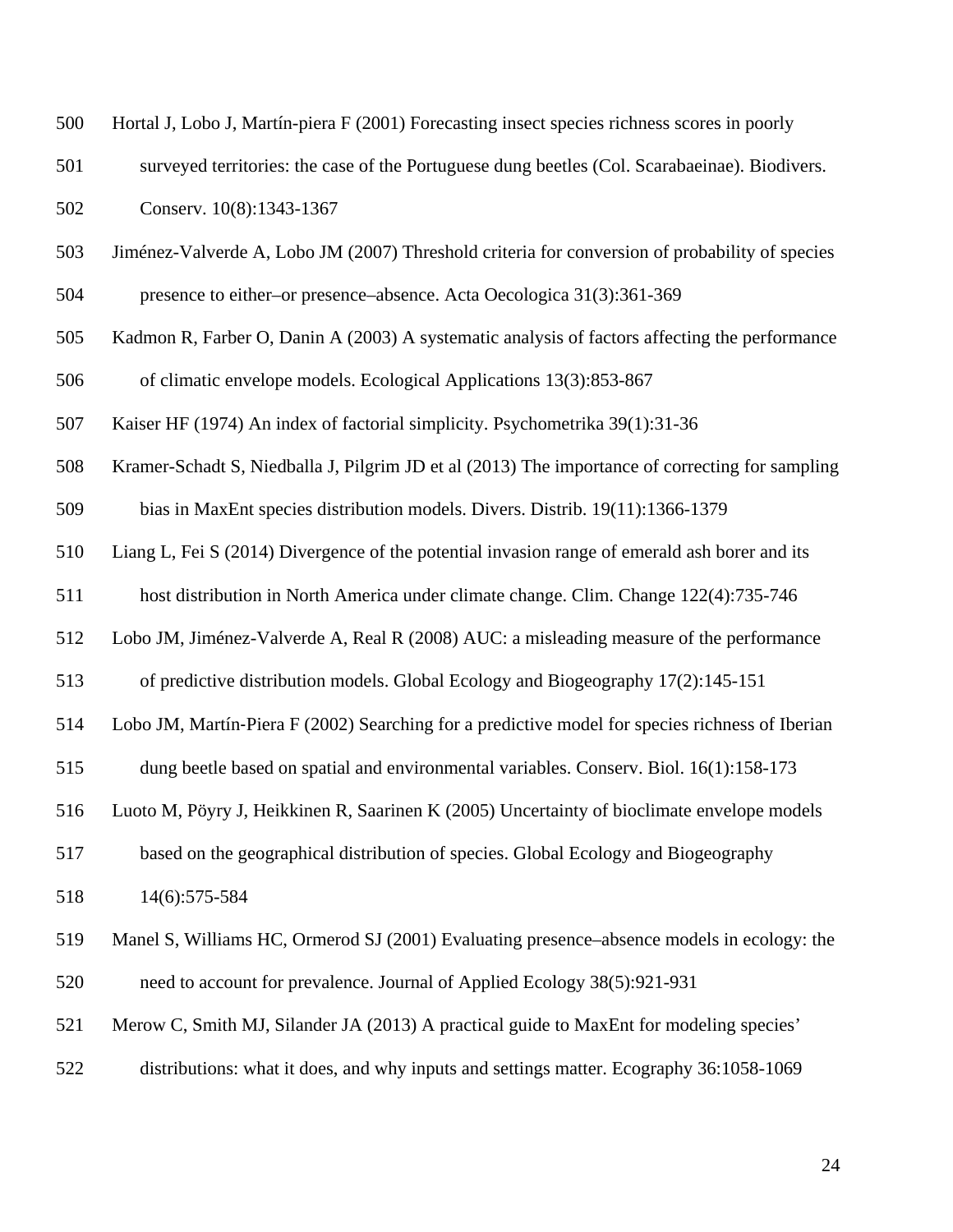- 523 Ong MS, Kuang YC, Ooi MP-L (2012) Statistical measures of two dimensional point set
- 524 uniformity. Computational Statistics & Data Analysis 56(6):2159-2181
- 525 Pearce J, Ferrier S (2000) Evaluating the predictive performance of habitat models developed
- 526 using logistic regression. Ecological Modelling 133(3):225-245
- 527 Pearson RG, Phillips SJ, Loranty MM et al (2013) Shifts in Arctic vegetation and associated
- 528 feedbacks under climate change. Nature Climate Change
- 529 Peterson AT, Holt RD (2003) Niche differentiation in Mexican birds: using point occurrences to 530 detect ecological innovation. Ecology Letters 6(8):774-782
- 531 Phillips SJ, Anderson RP, Schapire RE (2006) Maximum entropy modeling of species
- 532 geographic distributions. Ecological Modelling 190(3):231-259
- 533 Phillips SJ, Dudík M, Elith J et al (2009) Sample selection bias and presence-only distribution
- 534 models: implications for background and pseudo-absence data. Ecol. Appl. 19(1):181-197
- 535 Phillips SJ, Elith J (2010) POC plots: calibrating species distribution models with presence-only
- 536 data. Ecology 91(8):2476-2484
- 537 Phillips SJ, Elith J (2013) On estimating probability of presence from use-availability or
- 538 presence-background data. Ecology 94(6):1409-1419
- 539 Reese GC, Wilson KR, Hoeting JA, Flather CH (2005) Factors affecting species distribution
- 540 predictions: a simulation modeling experiment. Ecol. Appl. 15(2):554-564
- 541 Ricklefs RE, Jenkins DG (2011) Biogeography and ecology: towards the integration of two
- 542 disciplines. Philosophical Transactions of the Royal Society B: Biological Sciences
- 543 366(1576):2438-2448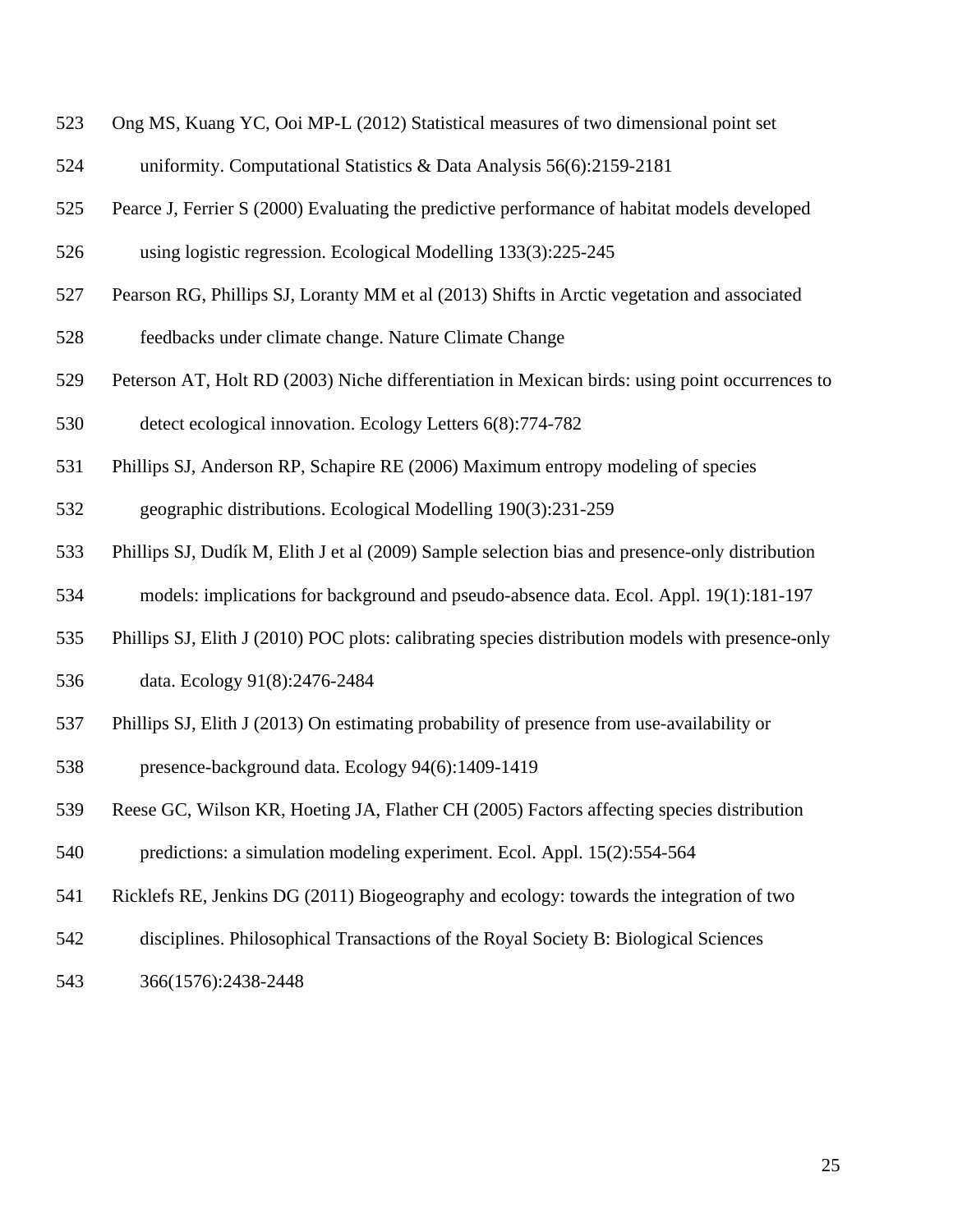| 544 |  | Royle JA, Chandler RB, Yackulic C, Nichols JD (2012) Likelihood analysis of species |  |  |  |  |  |  |
|-----|--|-------------------------------------------------------------------------------------|--|--|--|--|--|--|
|-----|--|-------------------------------------------------------------------------------------|--|--|--|--|--|--|

- 545 occurrence probability from presence-only data for modelling species distributions. Methods 546 in Ecology and Evolution 3(3):545-554
- 547 Sax DF, Early R, Bellemare J (2013) Niche syndromes, species extinction risks, and
- 548 management under climate change. Trends in ecology & evolution 28(9):517-523
- 549 Shen Z, Fei S, Feng J et al (2012) Geographical patterns of community-based tree species
- 550 richness in Chinese mountain forests: the effects of contemporary climate and regional
- 551 history. Ecography 35(12):1134-1146
- 552 Václavík T, Meentemeyer RK (2012) Equilibrium or not? Modelling potential distribution of
- 553 invasive species in different stages of invasion. Diversity and Distributions 18(1):73-83
- 554 Vaughan I, Ormerod S (2005) The continuing challenges of testing species distribution models. 555 Journal of Applied Ecology 42(4):720-730
- 556 Wisz MS, Hijmans R, Li J, Peterson AT, Graham C, Guisan A (2008) Effects of sample size on
- 557 the performance of species distribution models. Divers. Distrib. 14(5):763-773

559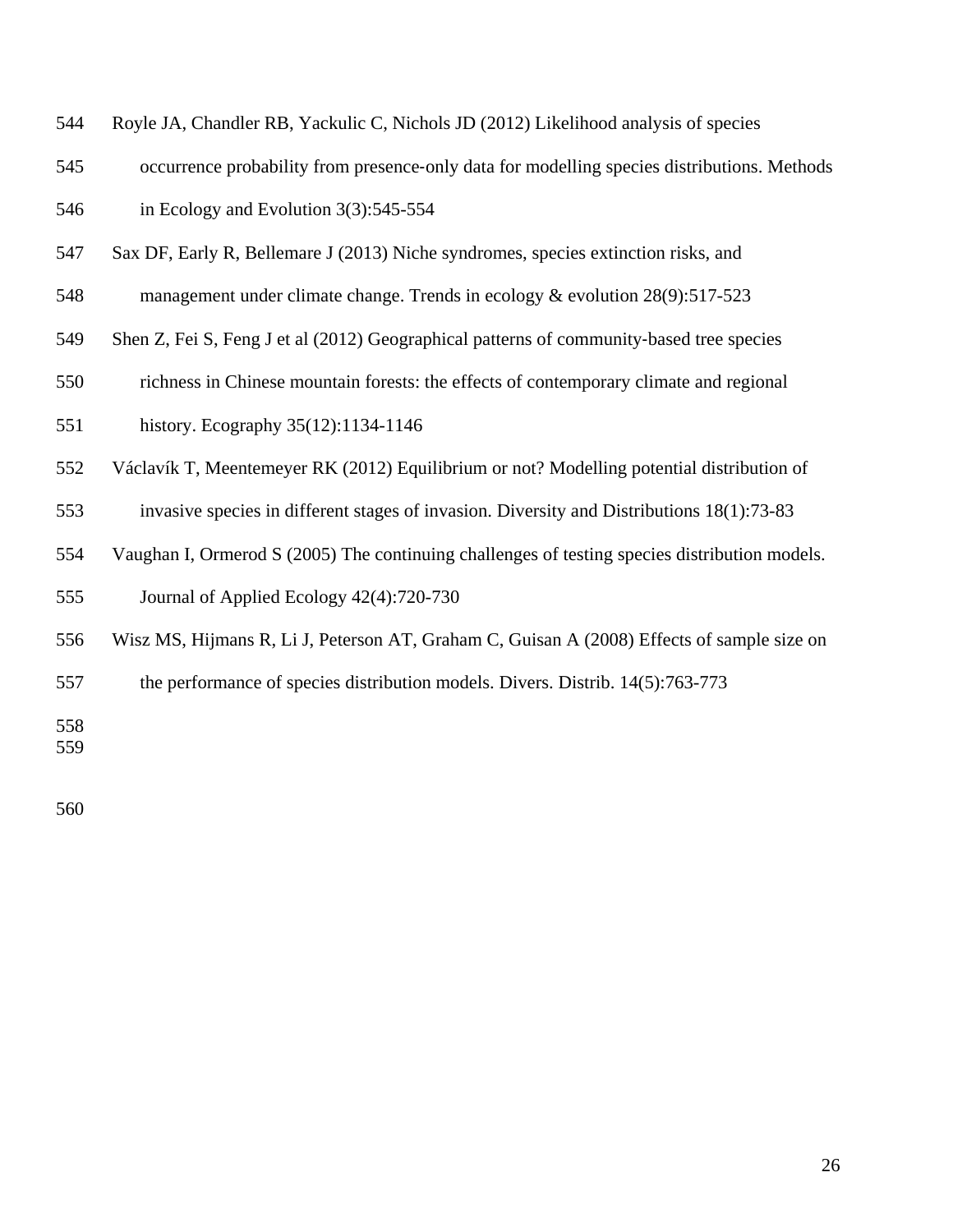

563 **Figure 1**. Distribution of sampling points (dots represent species presence and crosses represent 564 pseudo-absence) of a virtual species in an environmental space. (a) Examples of point pattern 565 gradient from highly clustered (a1 - Dataset 1) and medium clustered (a2 - Dataset 25) to 566 randomly distributed (a3 - Dataset 50) in data series A; (b) examples of point pattern locations of 567 medium clustered data (Dataset 25) in Series B (b1), Series C (b2), Series D (b3), and Series E 568 (b4). See Appendix 1 for detailed spatial arrangement and methodology.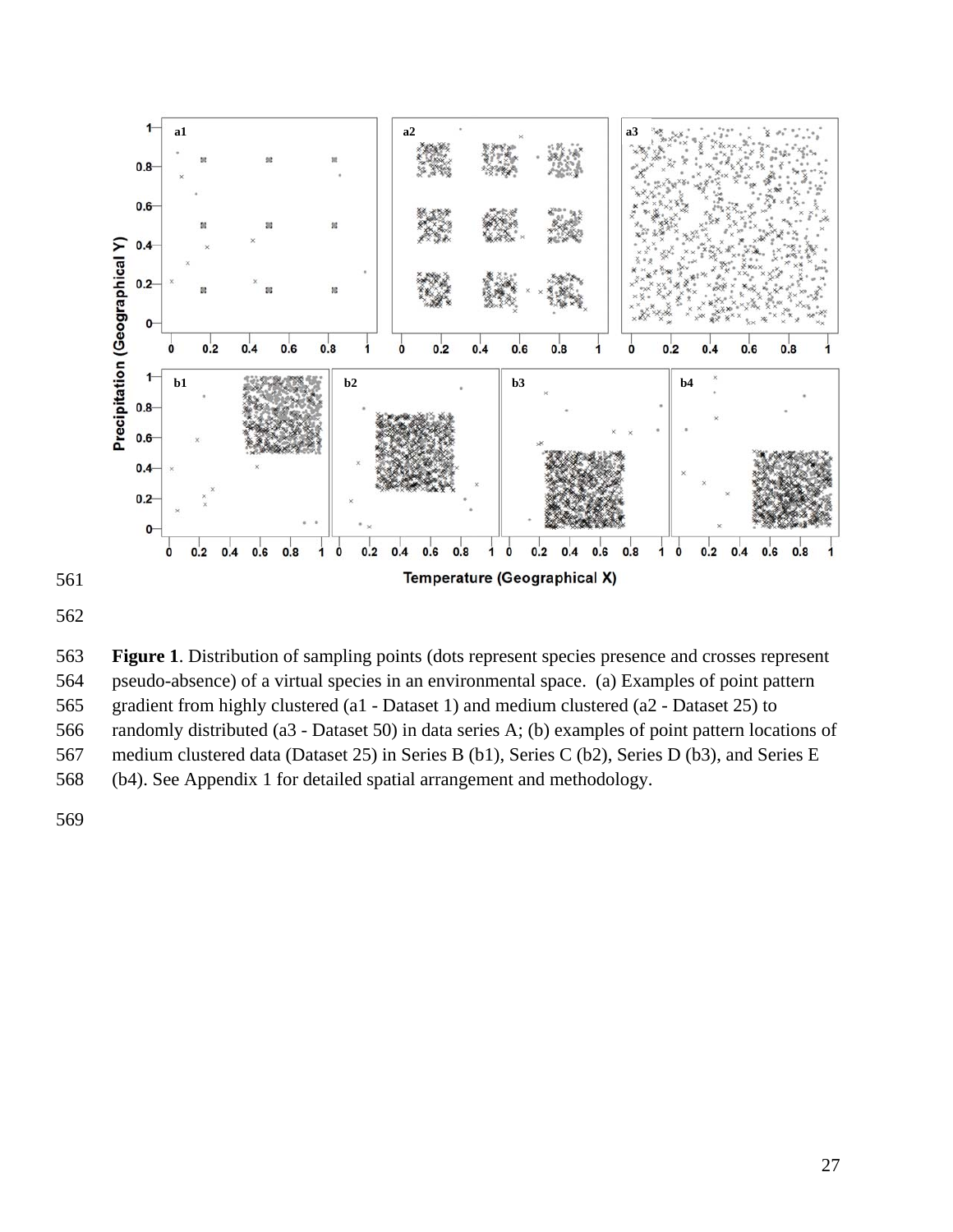

570

571 **Figure 2**. The relationships between RAC value and (a) model reliability and (b) model accuracy 572 by data series and model. Model reliability is measured by standard error of the regression slope 573 of the binned method (see Appendix 3 for details), while model accuracy is measure by the mean 574 of the regression slope.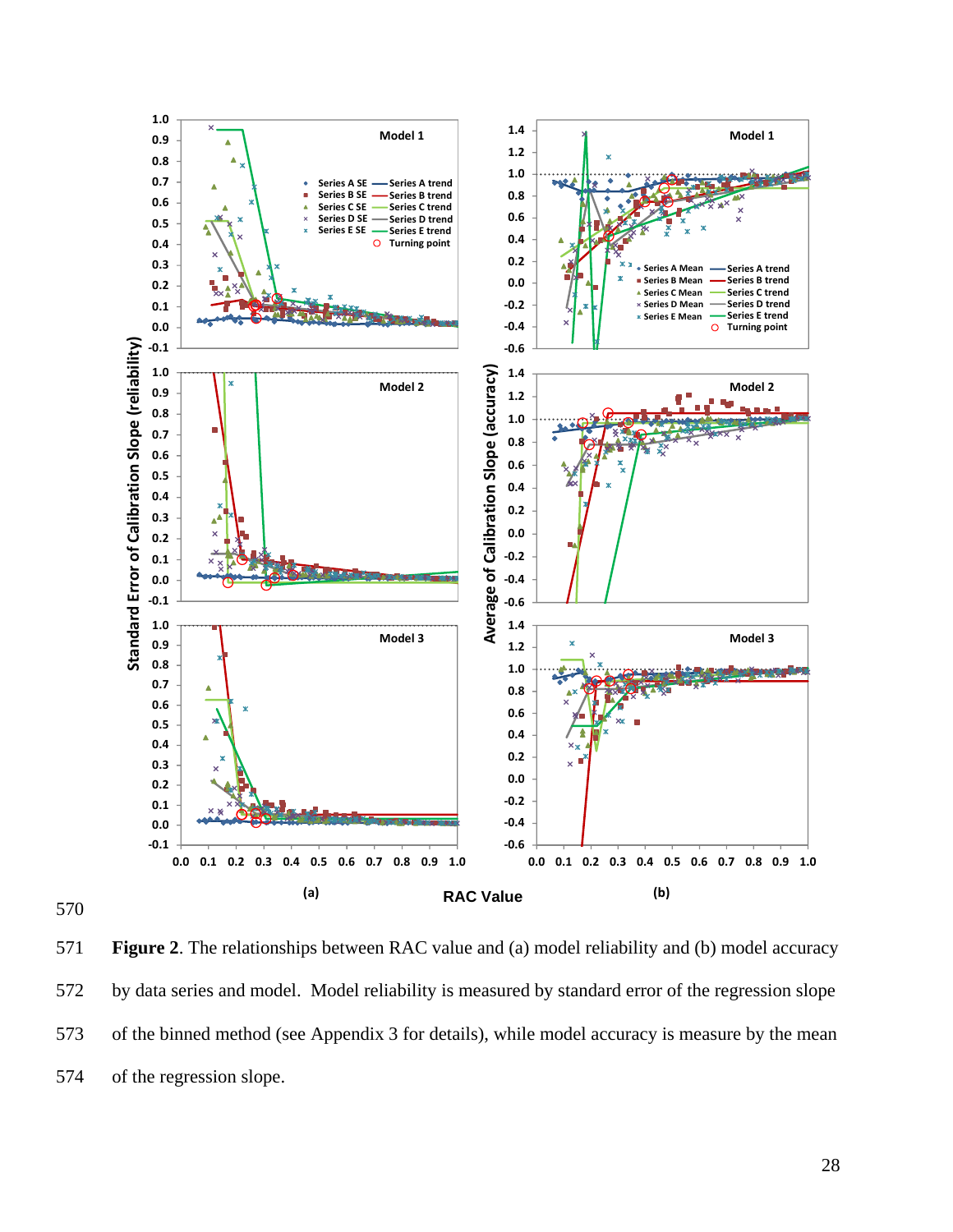

Figure 3. RAC value at the critical points when model reliability (a) and model accuracy (b) are stabilized for the three models in each of the five point pattern series in the environmental space.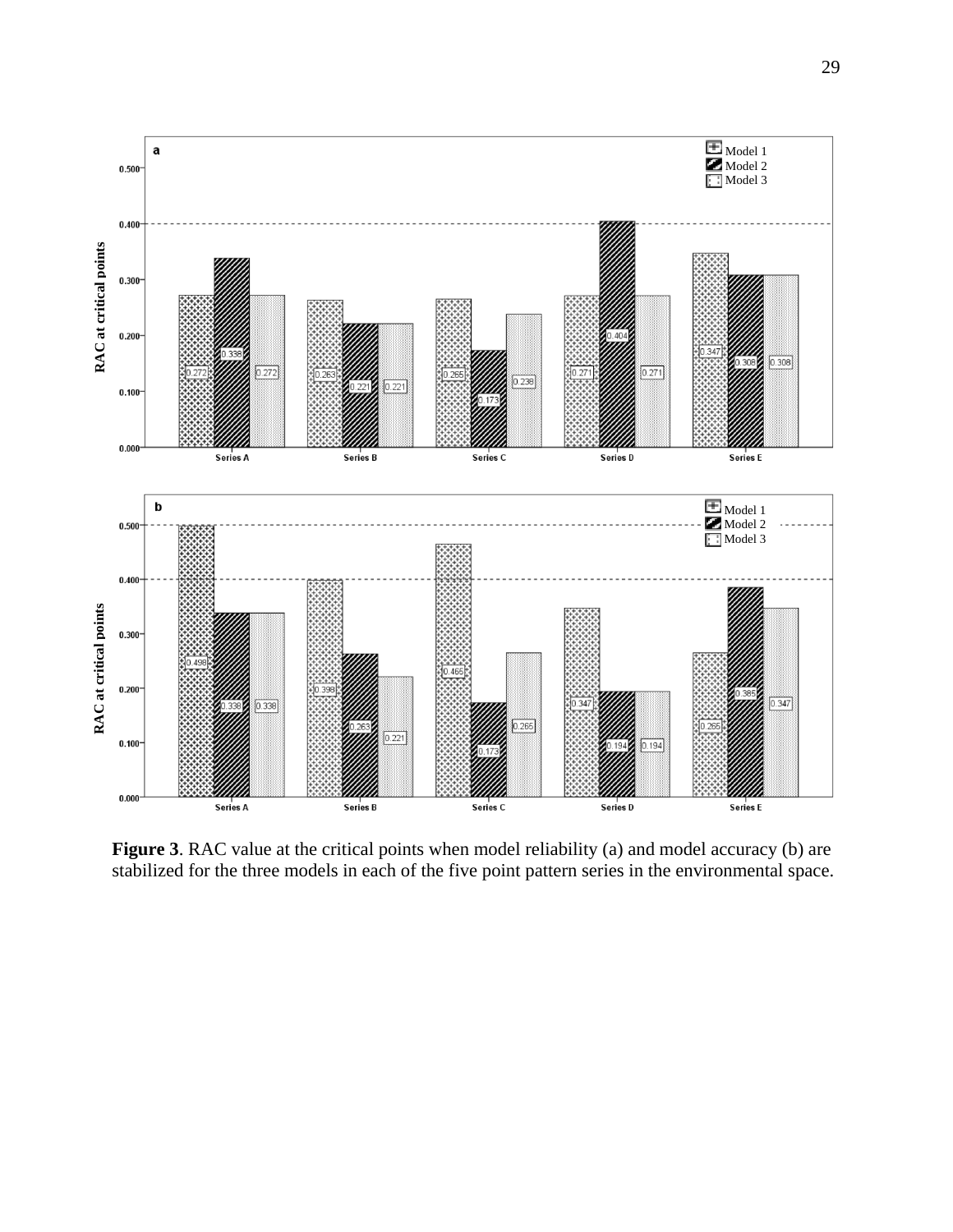

**Figure 4**. Mean accuracy, as measured by the slope of the regression line in the binned calibration method, at the critical threshold by model type and data series.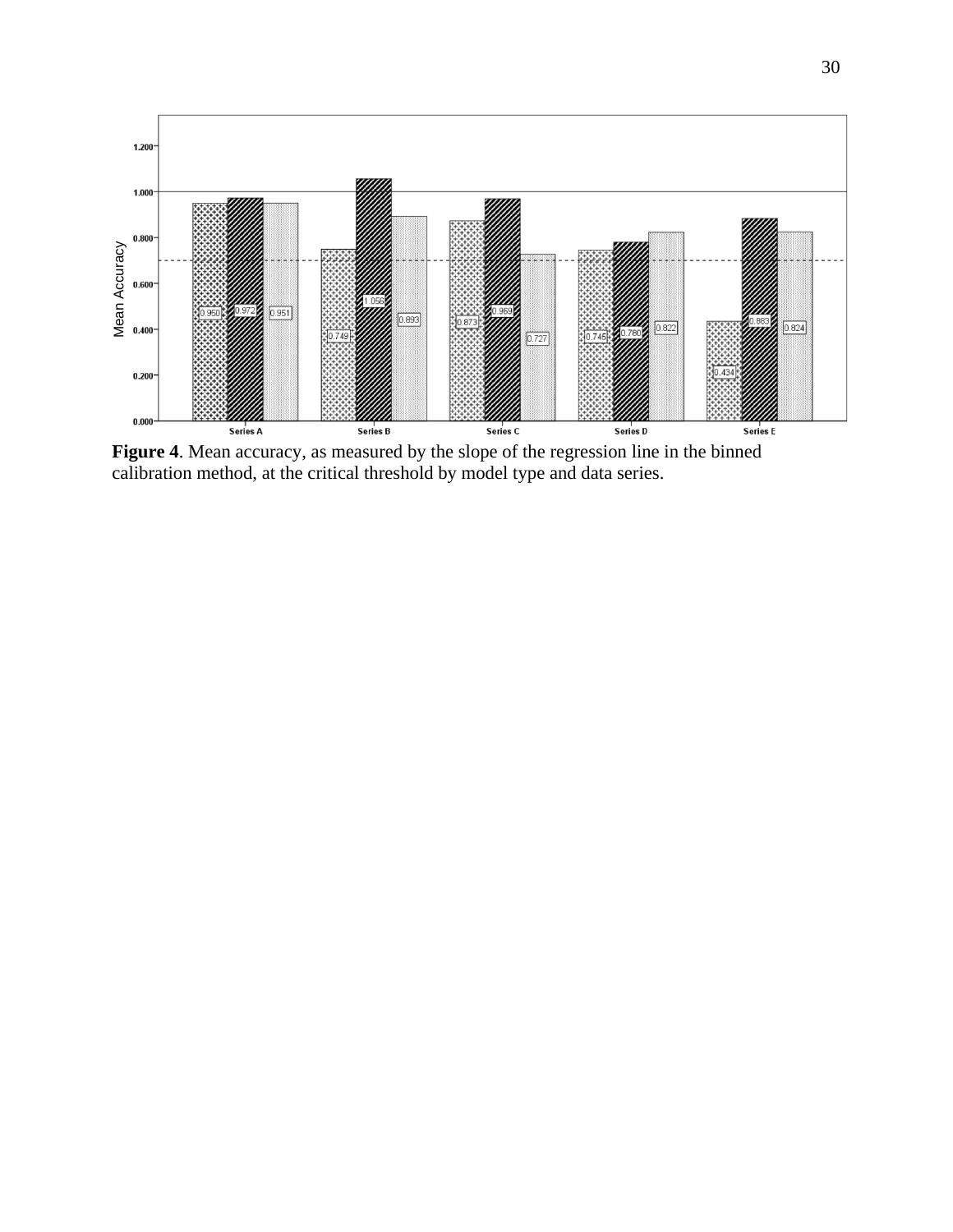

**Figure 5**. The relationships between model accuracy (as measured by the slope of the regression line in the binned calibration method) and (a) data representativeness (*R*) and (b) data completeness (*Ω*) by prediction model.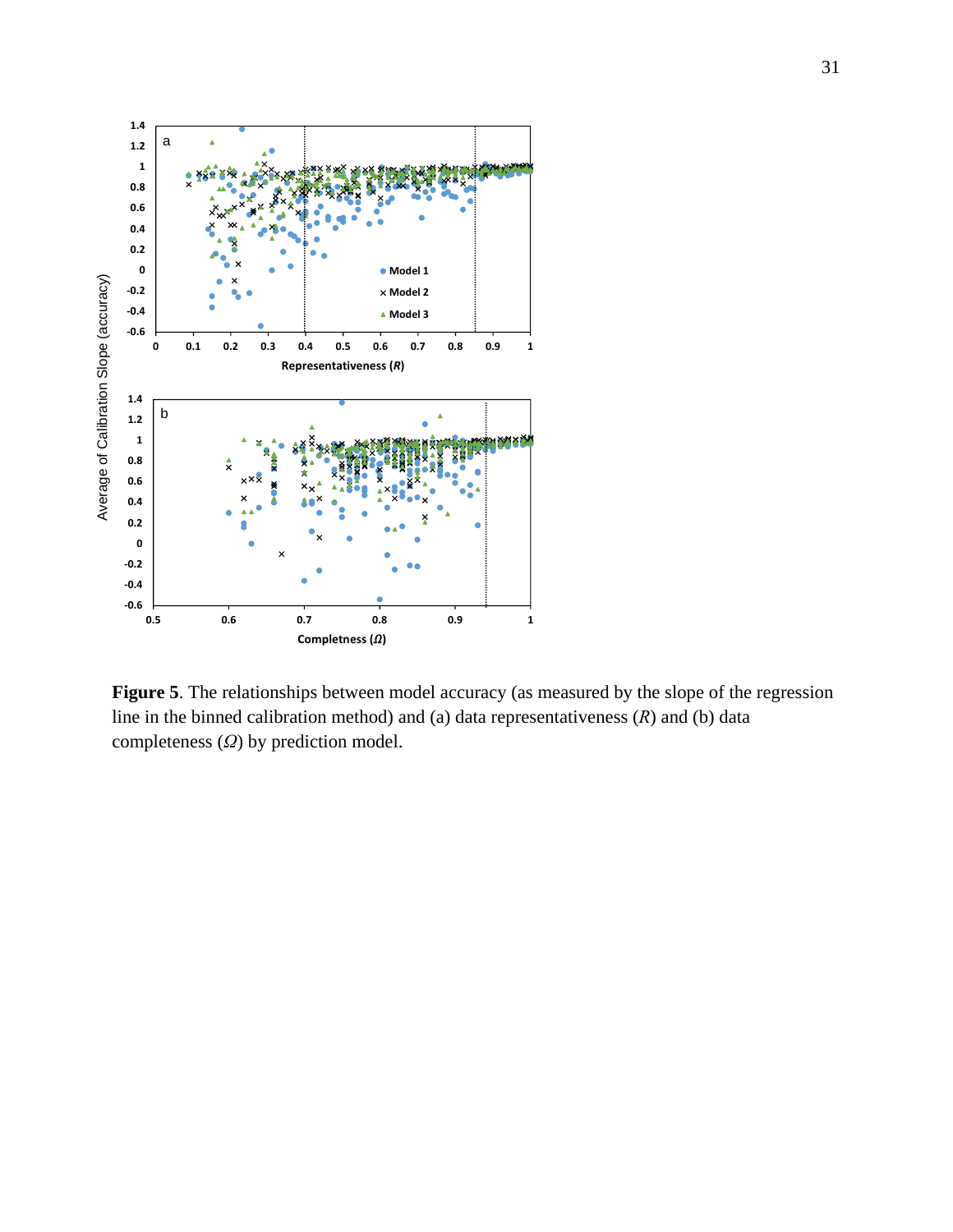**Appendix 1**. Summary of distribution center, spatial arrangement, and location of the virtual species in the environmental space of the five point pattern series  $A - E$ . In each series, dataset 1 is highly clustered (non-uniform) and dataset 50 is completely random. In series A, Z1 is the combination of the nine grid-squares evenly distributed on the environmental space. The size of each grid unit gradually increases without shifting their centers until they covered the entire environmental space at dataset 50. Meanwhile, Z2 (the complimentary subareas of Z1 (total area  $-$  Z1)) simultaneously decreases in size until it vanishes at dataset 50. In series B to E, Z1 is a random distribution in one square unit with the size equivalent to the total size of the nine grid-square units in series A. Z1 evolves from the respective center coordinates specified in the following table and then gradually increases in size until it covers the entire environmental space. Z2 simultaneously decreases in size until vanishes at dataset 50.



| <b>Series</b> | <b>Distribution Center of Z1</b>                                                                                                                                 | Description of spatial arrangement and location of Z1 in<br>relation to the edges of the environmental space                           |
|---------------|------------------------------------------------------------------------------------------------------------------------------------------------------------------|----------------------------------------------------------------------------------------------------------------------------------------|
|               | Nine grids centers, evenly<br>distributed in the landscape                                                                                                       |                                                                                                                                        |
| $\mathsf{A}$  | (0.167, 0.167), (0.167, 0.500),<br>$(0.167, 0.833)$ . $(0.500, 0.167)$ ,<br>(0.500, 0.500), (0.500, 0.833),<br>(0.833, 0.167), (0.833, 0.500),<br>(0.833, 0.833) | Evolved from Multi-center clustered to random pattern<br>Z1: Not touching the edges                                                    |
| B             | Top right corner of the landscape<br>(0.985, 0.985)                                                                                                              | Evolved from Mono-center clustered to random pattern<br>Z1: touching edges for both variables, both with top value                     |
| $\mathcal{C}$ | Center of the landscape<br>(0.500, 0.500)                                                                                                                        | Evolved from Mono-center clustered to random pattern<br>Z1: Not touching the edges                                                     |
| D             | Shift from bottom to center of the<br>landscape<br>$(0.500, 0.150)$ to $(0.500, 0.500)$                                                                          | Evolved from Mono-center clustered to random pattern<br>Z1: Toughing the edge of the Temperature variable                              |
| E             | Bottom right corner of the<br>landscape<br>(0.985, 0.015)                                                                                                        | Evolved from Mono-center clustered to random pattern<br>Z1: Touching the edges for both variables, one with top<br>value (Temperature) |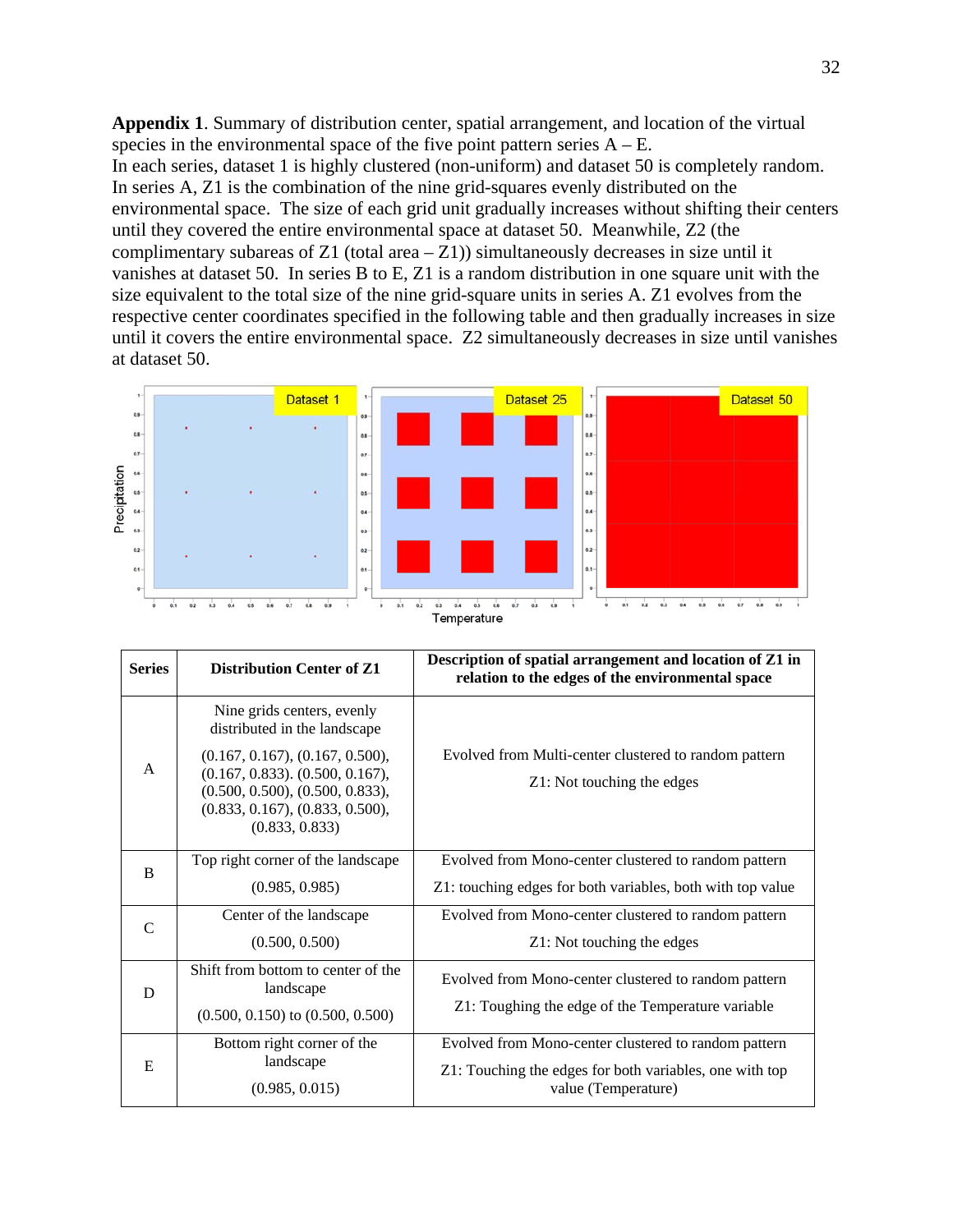**Appendix 2**. Visualization of basic types of point patterns. Uniform pattern describes the spatial pattern in which the density of points in any subarea of the interested region is equal if the size and shape being the same. Conversely, non-uniform pattern describes the pattern with the density of points varies between one subarea and the other. Quantitatively, a regular point pattern (a) means the distance between each point and their paired points remains the same for one or more specified directions (in this case vertical and horizontal) within the focused area; while a random point pattern (b) means the probability of containing a point in one subarea is the same as any other subarea of the same size and shape, regardless of the location of these subareas. A gradient pattern means (c) the probability of locating one individual point varies inversely with distance to the points have already been located from single-clustered center; while a clustered pattern (d) means probability of locating one individual point varies inversely with distance to the points have already been located, but allowed to have multi-clustered centers.





x

 $\pmb{\mathsf{x}}$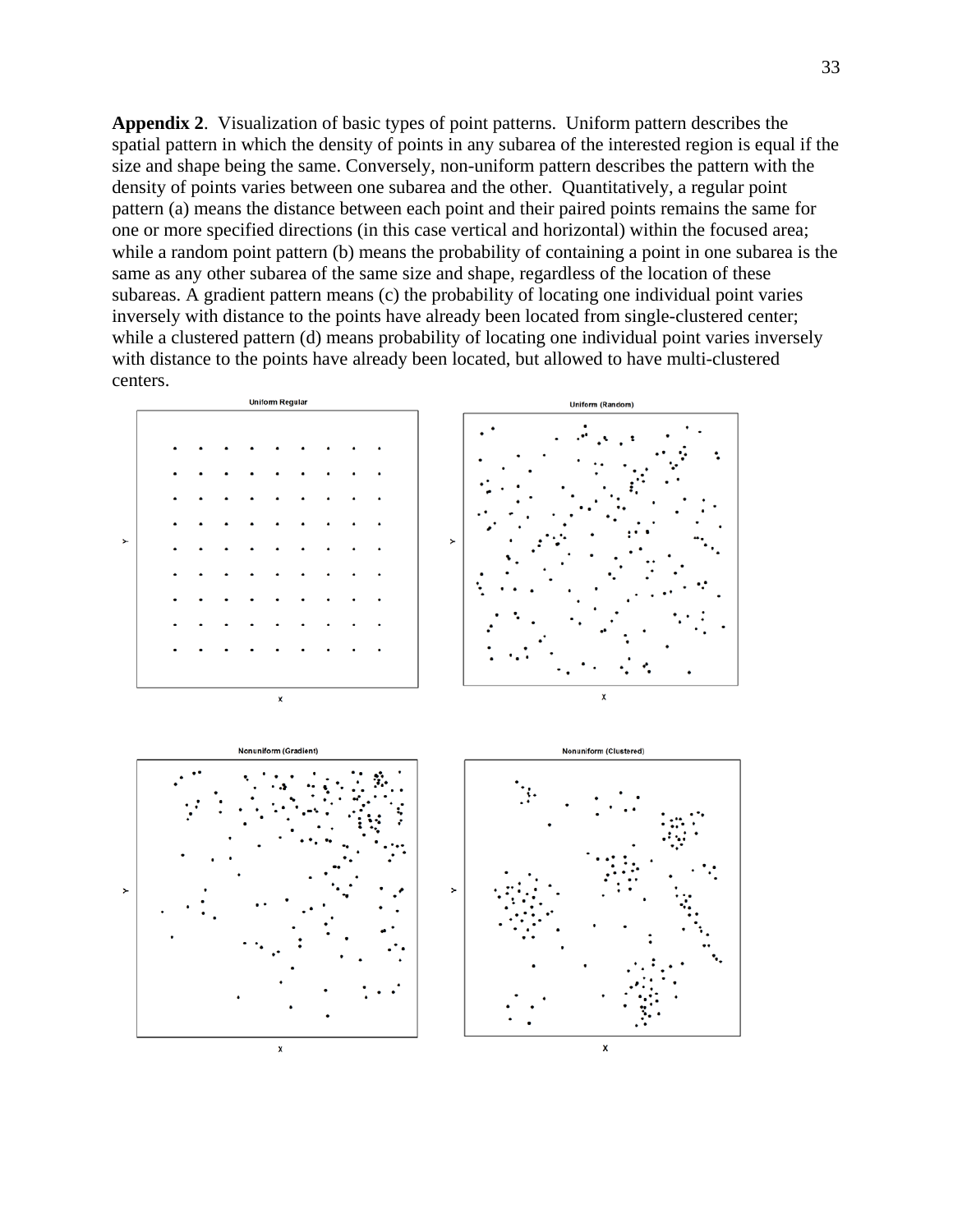**Appendix 3** . Binned calibration method. Red line corresponds to the perfect calibration of the model, when the plotted points fall on the 1:1 line. The coefficient of the regression line (black) represents the overall calibration of each run from the individual datasets (1 to 50) of each series